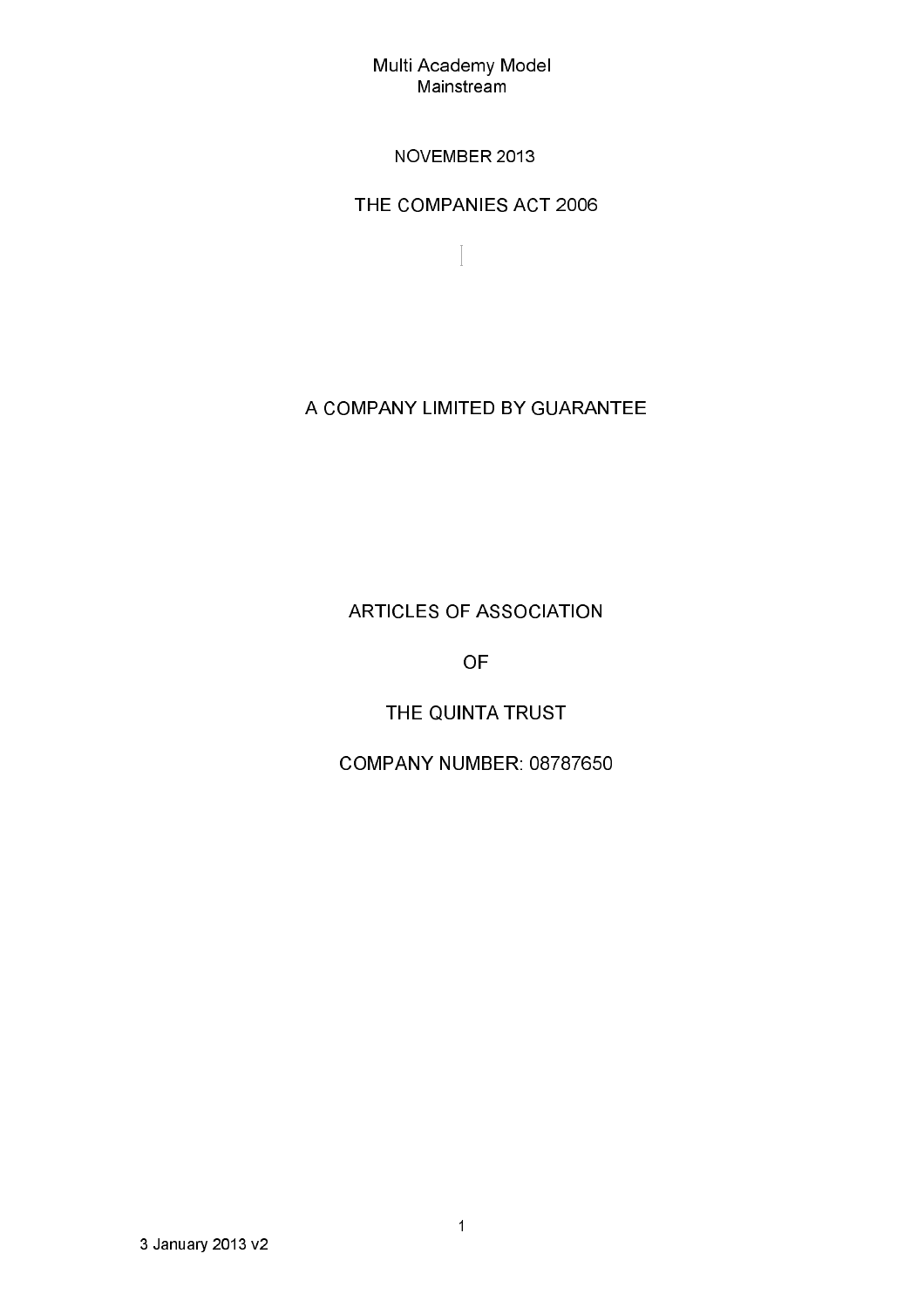## THE COMPANIES ACT 2006

## **COMPANY LIMITED BY GUARANTEE**

## **ARTICLES OF ASSOCIATION**

#### **OF**

### THE QUINTA TRUST

#### **INTERPRETATION**

- $1<sup>1</sup>$ In these Articles -
	- "the Academies" means all the schools and educational institutions a. referred to in Articles 4a) and established by the Company (and "Academy" shall mean any one of those schools or educational institutions)
	- "Academy Financial Year" means the academic year from 1<sup>st</sup> of  $b -$ September to 31<sup>st</sup> of August of the following year;
	- "the Articles" means these Articles of Association of the  $\mathbf{C}$ Company:
	- "Chief Executive Officer"  $\mathsf{d}$ means such person as may be appointed by the Directors as the Chief Executive Officer of the  $Company<sup>1</sup>$ :
	- "Chief Inspector" means Her Majesty's Chief Inspector of e. Education, Children's Services and Skills or his successor;
	- $f$ "clear days" in relation to the period of a notice means the period excluding the day when the notice is given or deemed to be given and the day on which it is given or on which it is to take effect;

 $1$  Optional.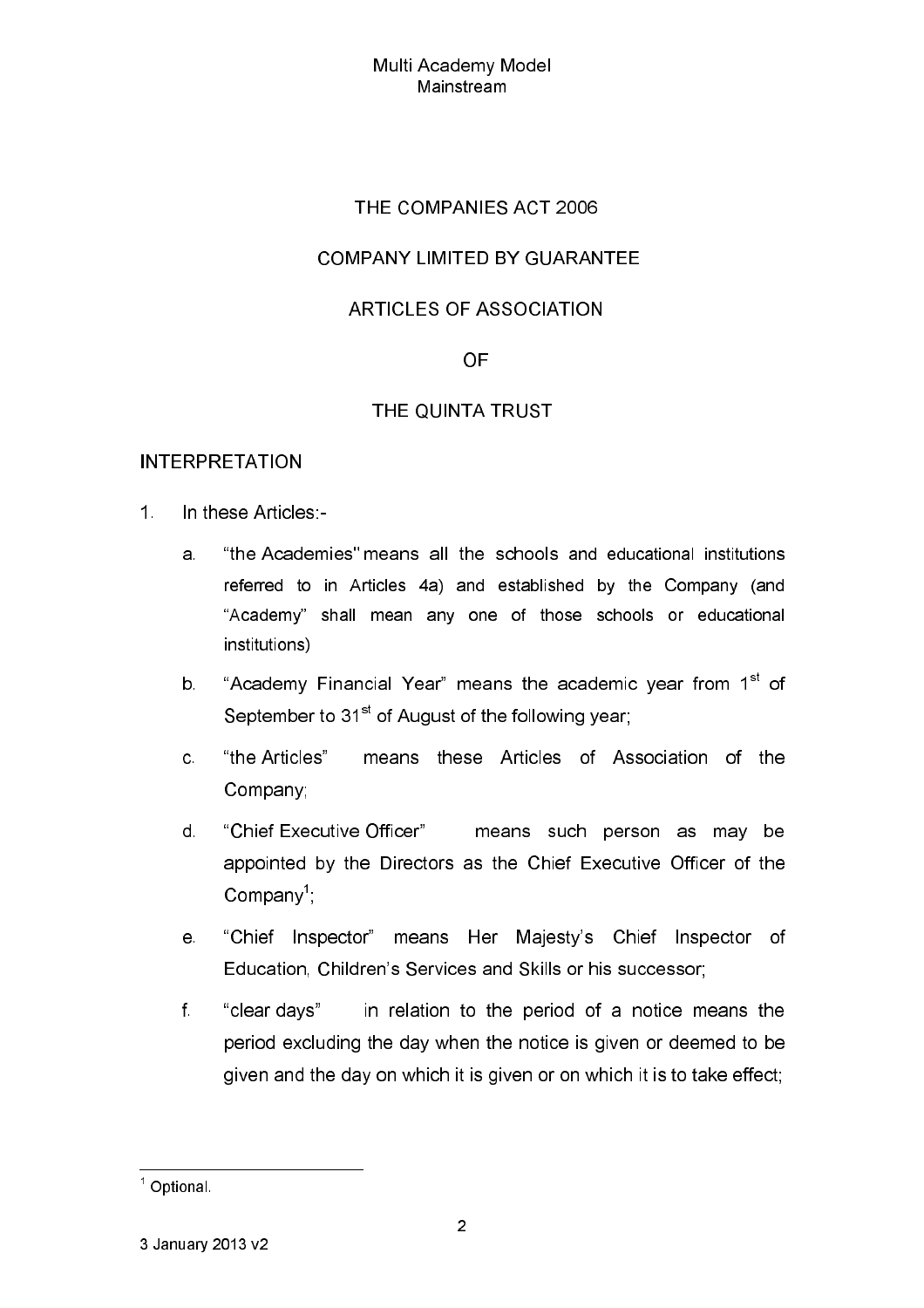- "Clerk" means the clerk to the Directors or any other person g. appointed to perform the duties of the clerk to the Directors, including a joint, assistant or deputy clerk;
- $h$ "the Company" means save as otherwise defined at Article 6.9 the company intended to be regulated by these Articles and referred to in Article 2
- Ť. "the Directors" means save as otherwise defined at Article 6.9 the directors of the Company (and "Director" means any one of those directors)
- "financial expert" means an individual, company or firm who is Ť. authorised to give investment advice under the Financial Services and Markets Act 2000;
- "the LAs" means all the local authorities covering the areas in which k. the Academies are situated (and "the LA" shall mean any one of these local authorities).
- "Local Authority Associated Persons" means any person associated  $\mathbf{L}$ with any local authority within the meaning given in section 69 of the Local Government and Housing Act 1989:
- "Local Governing Bodies" means the committees appointed m. pursuant to Articles 100-101 and 104 (and "Local Governing Body" means any one of these committees),
- n. "Member" means a member of the Company and someone who as such is bound by the undertaking contained in Article 8:
- "the Memorandum" means the Memorandum of Association of  $\overline{O}$ the Company:
- "Office" means the registered office of the Company; p.
- "Parent Directors" means the Directors appointed pursuant to q. Articles 53 - 56 inclusive: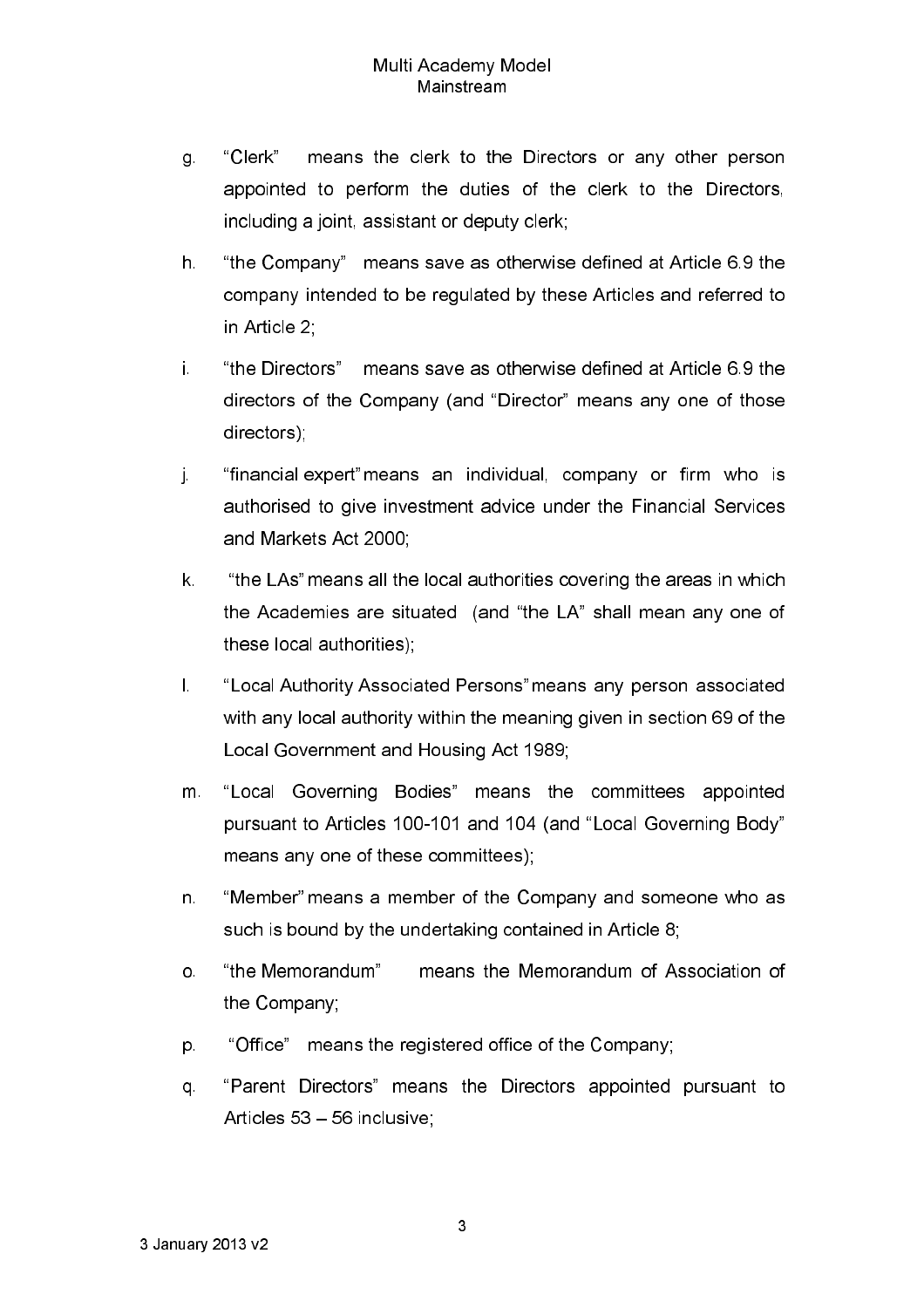- means the head teachers of the Academies (and r. "Principals" "Principal" means any one of these head teachers);
- "Principal Regulator" means the body or person appointed as the  $S<sub>1</sub>$ Principal Regulator under the Charities Act 2011;
- "Relevant Funding Agreements"  $t$ . means the agreement or agreements entered into by the Company and the Secretary of State under section 1 of the Academies Act 2010 for the establishment of each Academy, including any variation or supplemental agreements thereof;
- "the seal" means the common seal of the Company if it has one; u.
- means the Secretary of State for Education "Secretary of State"  $V_{\perp}$ or successor;
- "Staff Director" means an employee of the Company who may be W. appointed as a Director pursuant to Article 50A.
- "teacher" means a person employed under a contract  $\mathsf{X}$ . of employment or a contract for services or otherwise engaged to provide his services as a teacher at one or more Academies;
- "the United Kingdom" means Great Britain and Northern Ireland;  $V_{\odot}$
- words importing the masculine gender only shall include the  $Z_{\cdot}$ feminine gender. Words importing the singular number shall include the plural number, and vice versa;
- aa. subject as aforesaid, words or expressions contained in these Articles shall, unless the context requires otherwise, bear the same meaning as in the Companies Act 2006, as appropriate:
- bb. any reference to a statute or statutory provision shall include any statute or statutory provision which replaces or supersedes such statute or statutory provision including any modification or amendment thereto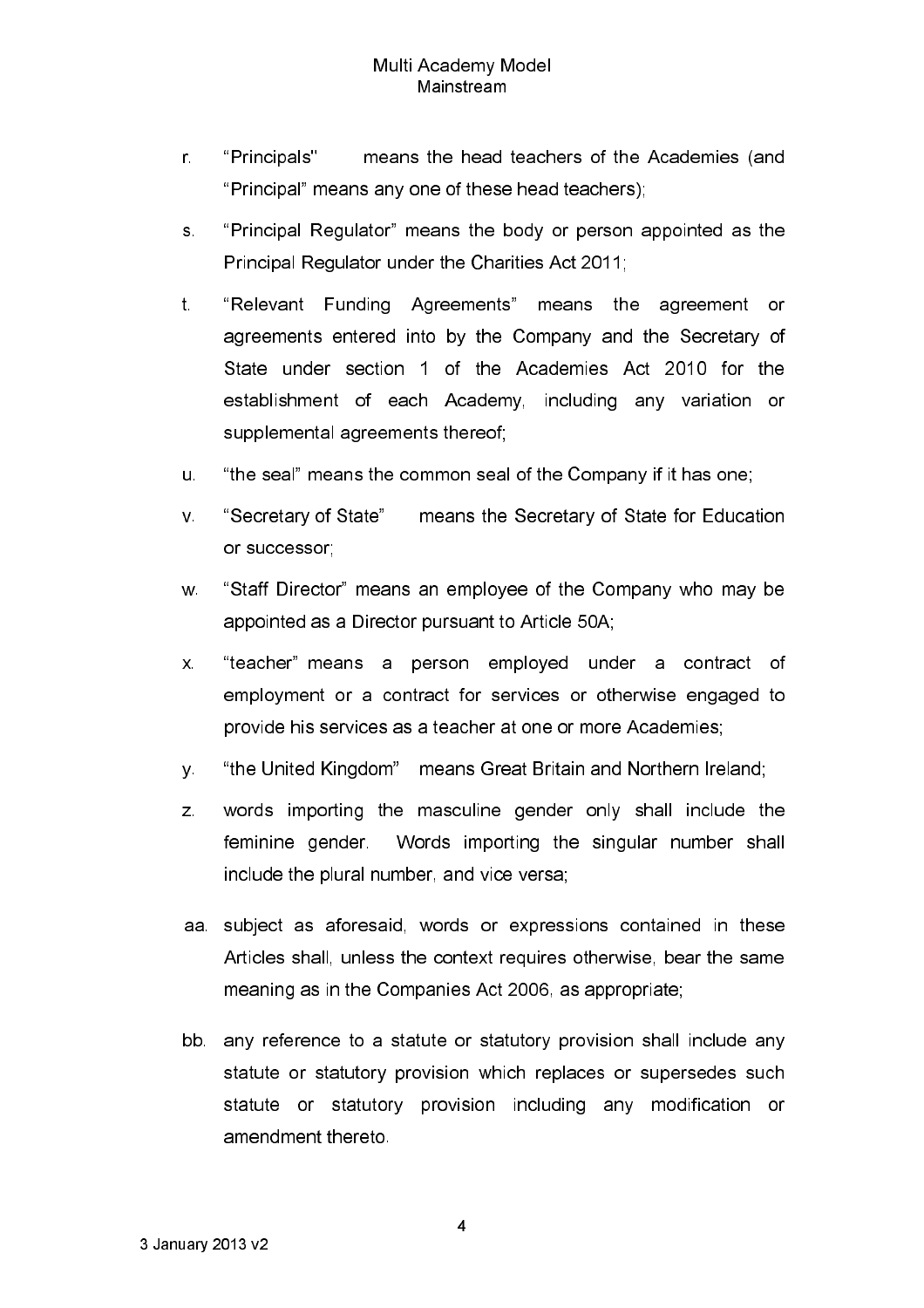- $2<sup>1</sup>$ The Company's name is The Quinta Trust (and in this document it is called "the Company").
- 3. The Company's registered office is to be situated in England and Wales

### **OBJECT**

 $\overline{4}$ The Company's object ("the Object") is specifically restricted to the following:

to advance for the public benefit education in the United Kingdom, in particular but without prejudice to the generality of the foregoing by establishing, maintaining, carrying on, managing and developing schools ("the mainstream Academies") offering a broad and balanced curriculum or educational institutions which are principally concerned with providing full-time or part-time education for children of compulsory school age who, by reason of illness, exclusion from school or otherwise, may not for any period receive suitable education unless alternative provision is made for them ("the alternative provision Academies") or 16 to 19 Academies offering a curriculum appropriate to the needs of its students ("the 16 to 19 Academies") or schools specially organised to make special educational provision for pupils with Special Educational Needs ("the Special Academies").

- 5 In furtherance of the Object but not further or otherwise the Company may exercise the following powers:
	- to draw, make, accept, endorse, discount, execute and issue  $(a)$ promissory notes, bills, cheques and other instruments, and to operate bank accounts in the name of the Company;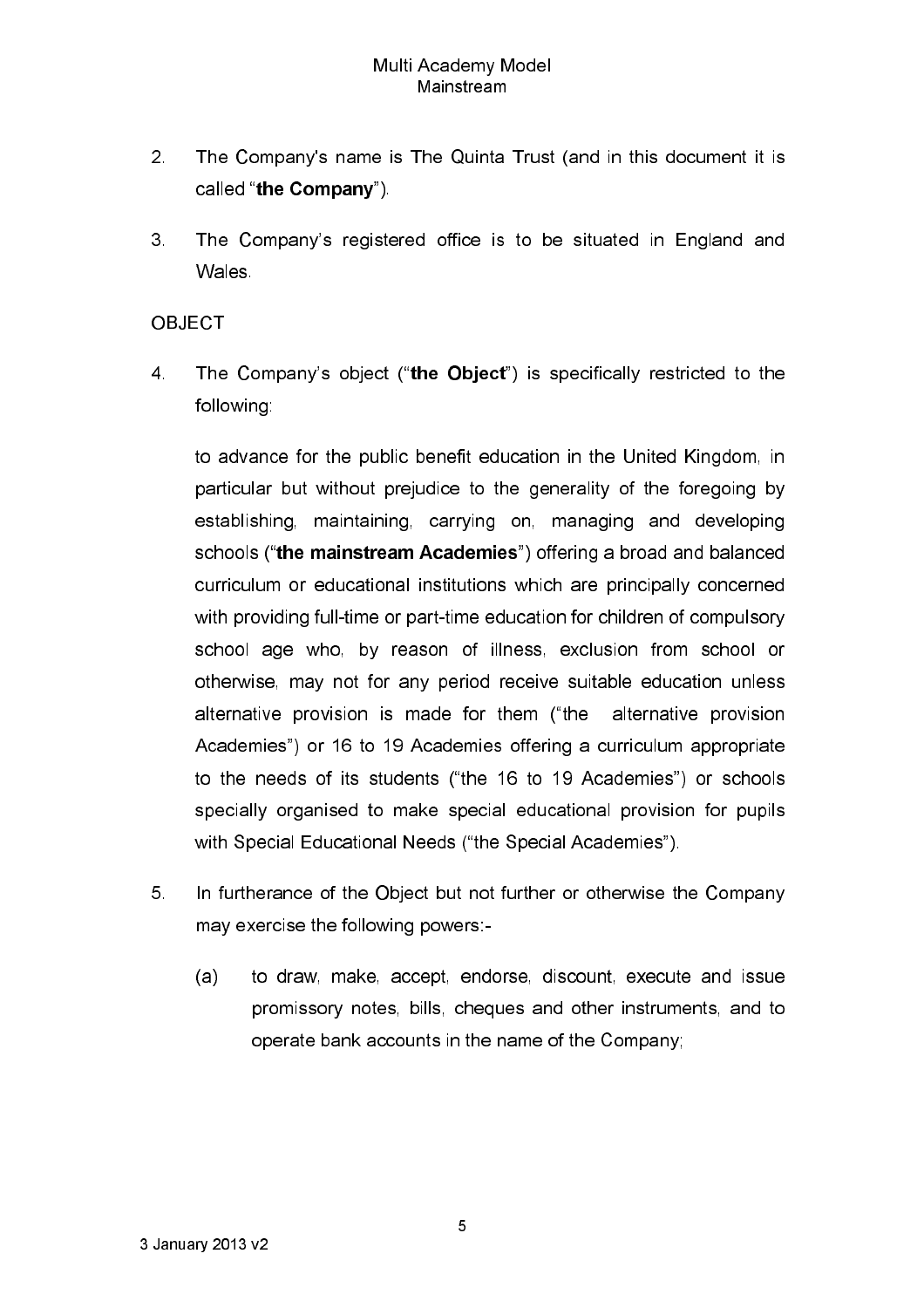- $(b)$ to raise funds and to invite and receive contributions provided that in raising funds the Company shall not undertake any substantial permanent trading activities and shall conform to any relevant statutory regulations.
- $(c)$ to acquire, alter, improve and (subject to such consents as may be required by law) to charge or otherwise dispose of property;
- $(d)$ subject to Article 6 below to employ such staff, as are necessary for the proper pursuit of the Object and to make all reasonable and necessary provision for the payments of pensions and superannuation to staff and their dependants;
- $(e)$ to establish or support, whether financially or otherwise, any charitable trusts, associations or institutions formed for all or any of the Object:
- $(f)$ to co-operate with other charities, other independent and maintained schools, schools maintained by a local authority, 16-19 Academies, alternative provision Academies, institutions within the further education sector, voluntary bodies and statutory authorities operating in furtherance of the Object and to exchange information and advice with them;
- to pay out of funds of the Company the costs, charges and  $(q)$ expenses of and incidental to the formation and registration of the Company.
- to establish, maintain, carry on, manage and develop the  $(h)$ Academies at locations to be determined by the Directors.
- to offer scholarships, exhibitions, prizes and awards to pupils  $(i)$ and students former pupils and former students, and otherwise to encourage and assist pupils and students and former pupils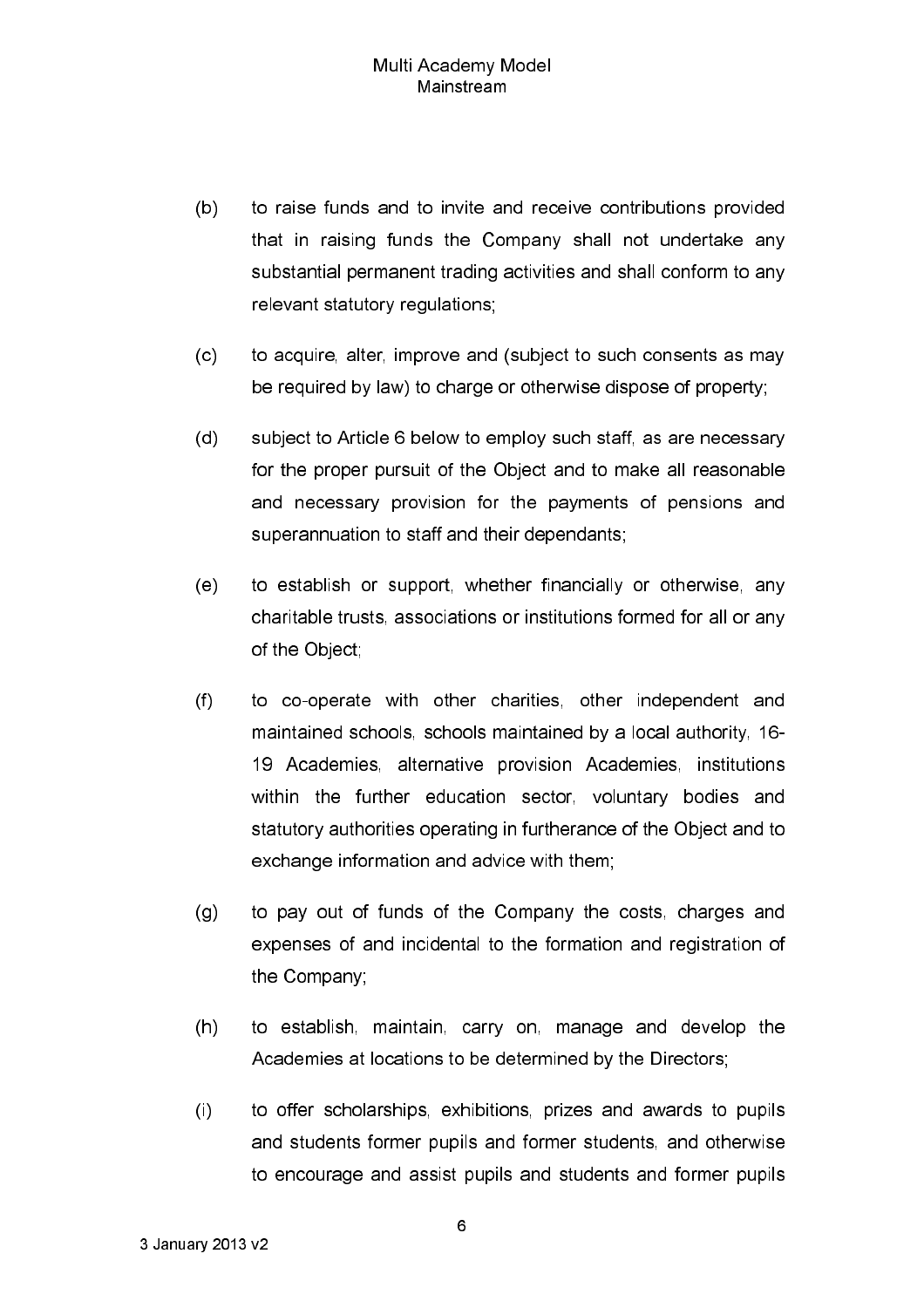and former students;

- $(i)$ to provide educational facilities and services to students of all ages and the wider community for the public benefit;
- $(k)$ to carry out research into the development and application of new techniques in education and to their approach to curriculum development and delivery and to publish the results of such research, and to develop means of benefiting from application of of industry commerce, the experience other schools. educational institutions and the voluntary sector to the education of pupils and students in academies.
- $(1)$ subject to such consents as may be required by law and/or by any contract entered into by or on behalf of the Company, to borrow and raise money for the furtherance of the Object in such manner and on such security as the Company may think fit:
- $(m)$ to deposit or invest any funds of the Company not immediately required for the furtherance of its object (but to invest only after obtaining such advice from a financial expert as the Directors consider necessary and having regard to the suitability of investments and the need for diversification);
- to delegate the management of investments to a financial  $(n)$ expert, but only on terms that:
	- the investment policy is set down in writing for the  $(i)$ financial expert by the Directors:
	- $(ii)$ every transaction is reported promptly to the Directors;
	- $(iii)$ the performance of the investments is reviewed regularly with the Directors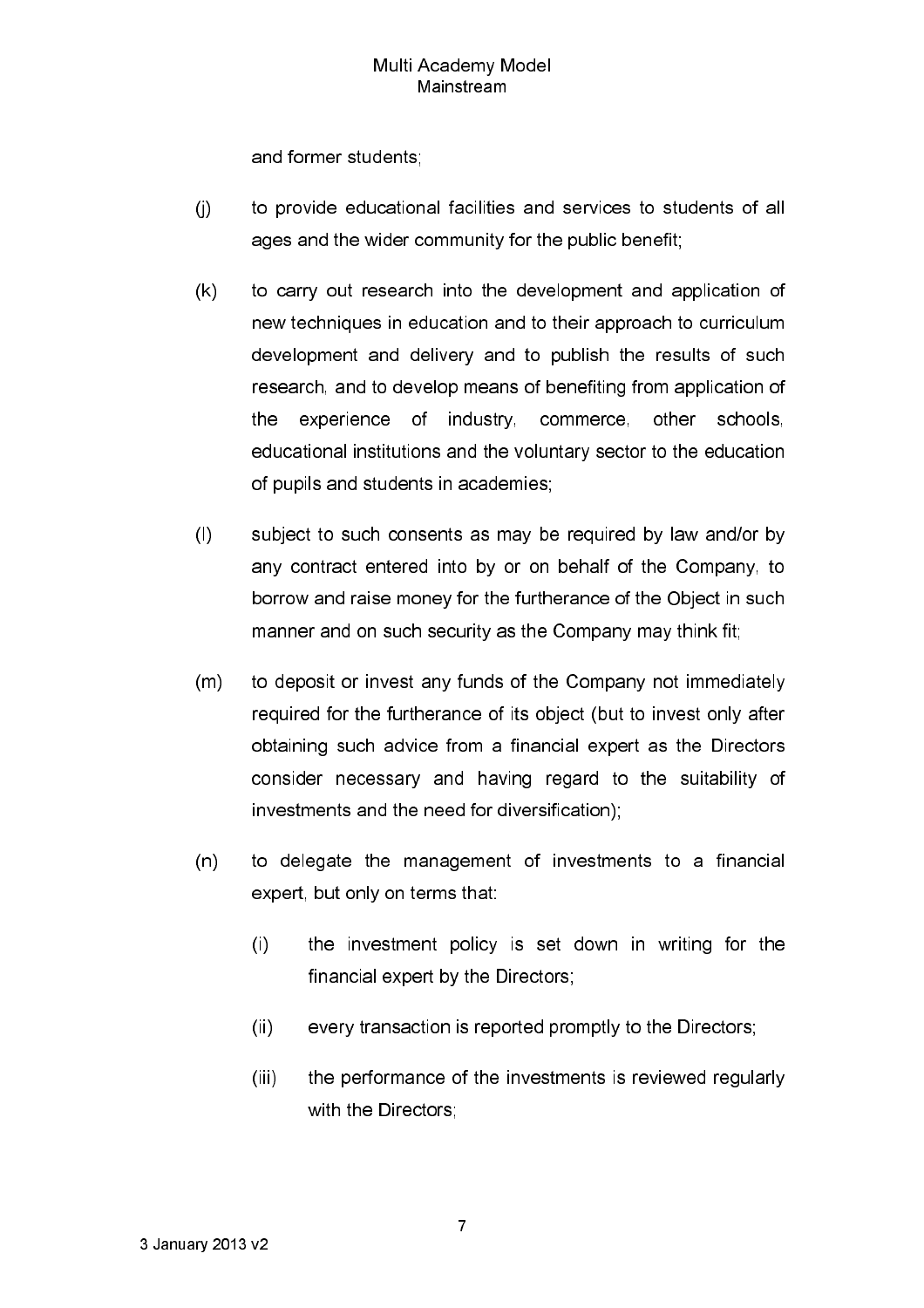- the Directors are entitled to cancel the delegation  $(iv)$ arrangement at any time,
- $(v)$ the investment policy and the delegation arrangement are reviewed at least once a year:
- $(v<sub>i</sub>)$ all payments due to the financial expert are on a scale or at a level which is agreed in advance and are notified promptly to the Directors on receipt, and
- the financial expert must not do anything outside the  $(vii)$ powers of the Directors:
- $(0)$ to arrange for investments or other property of the Company to be held in the name of a nominee company acting under the control of the Directors or of a financial expert acting under their instructions, and to pay any reasonable fee required;
- $(p)$ to provide indemnity insurance to Directors in accordance with, and subject to the conditions of section 232 to 235 of the Companies Act 2006, section 189 of the Charities Act 2011 or any other provision of law applicable to charitable companies and any such indemnity is limited accordingly;
- $(q)$ not used:
- $(r)$ to establish subsidiary companies to carry on any trade or business for the purpose of raising funds for the Company;
- to do all such other lawful things as are necessary for or are  $(s)$ incidental to or conducive to the achievement of the Objects.
- 6.1 The income and property of the Company shall be applied solely towards the promotion of the Object.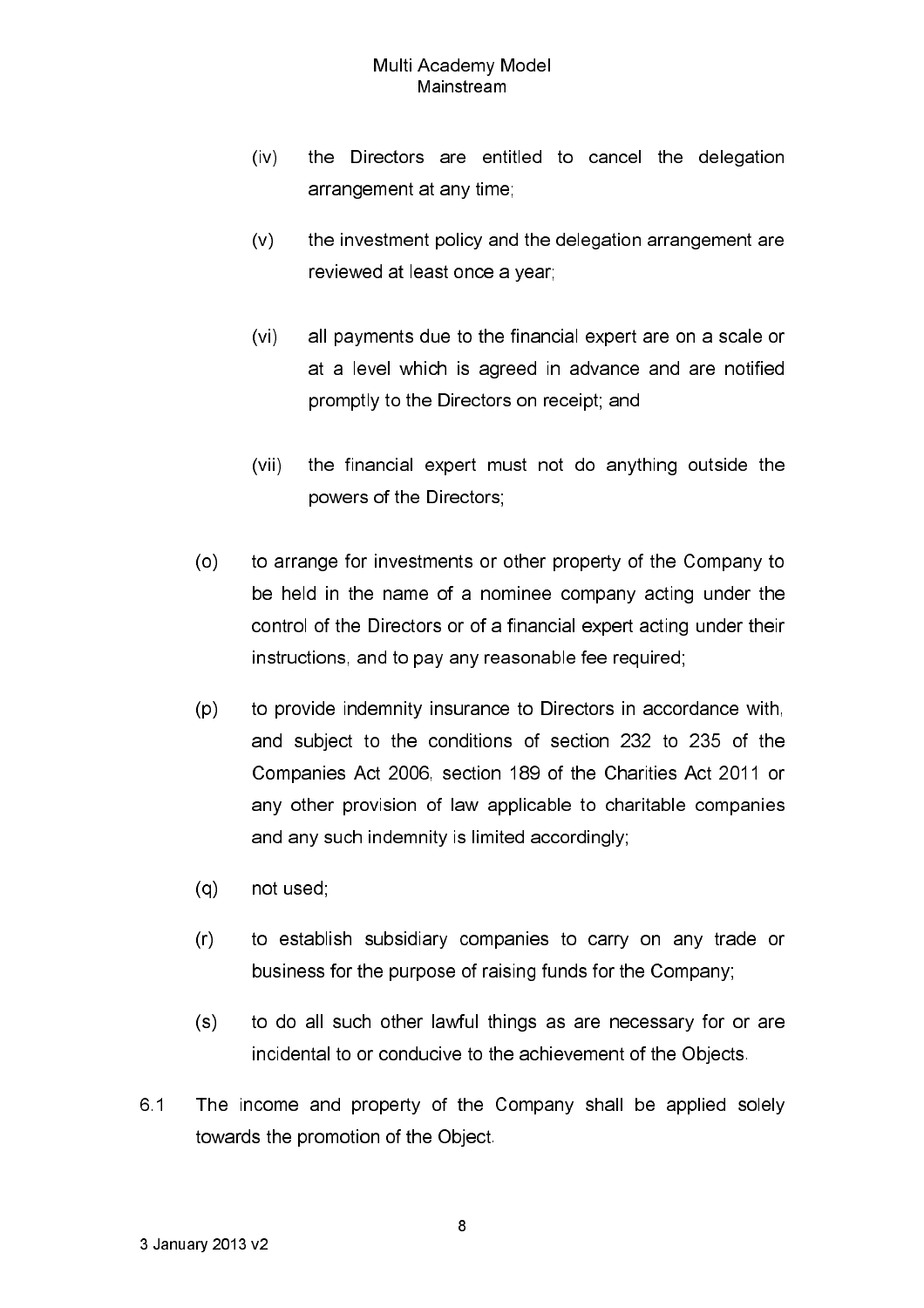- 6.2 None of the income or property of the Company may be paid or transferred directly or indirectly by way of dividend bonus or otherwise by way of profit to any member of the Company. Nonetheless a member of the Company who is not also a Director may:
	- benefit as a beneficiary of the Company;  $(a)$
	- $(b)$ be paid reasonable and proper remuneration for any goods or services supplied to the Company.
	- c) be paid rent for premises let by the member of the Company if the amount of the rent and other terms of the letting are reasonable and proper; and
	- d) be paid interest on money lent to the Company at a reasonable and proper rate, such rate not to exceed 2 per cent per annum below the base lending rate of a UK clearing bank selected by the Directors, or 0.5%, whichever is the higher.
- 6.3 A Director may benefit from any indemnity insurance purchased at the Company's expense to cover the liability of the Directors which by virtue of any rule of law would otherwise attach to them in respect of any negligence, default or breach of trust or breach of duty of which they may be quilty in relation to the Company: Provided that any such insurance shall not extend to: (i) any claim arising from any act or omission which Directors knew to be a breach of trust or breach of duty or which was committed by the Directors in reckless disregard to whether it was a breach of trust or breach of duty or not; and (ii) the costs of any unsuccessful defence to a criminal prosecution brought against the Directors in their capacity as directors of the Company. Further, this Article does not authorise a Director to benefit from any indemnity insurance that would be rendered void by any provision of the Companies Act 2006, the Charities Act 2011 or any other provision of law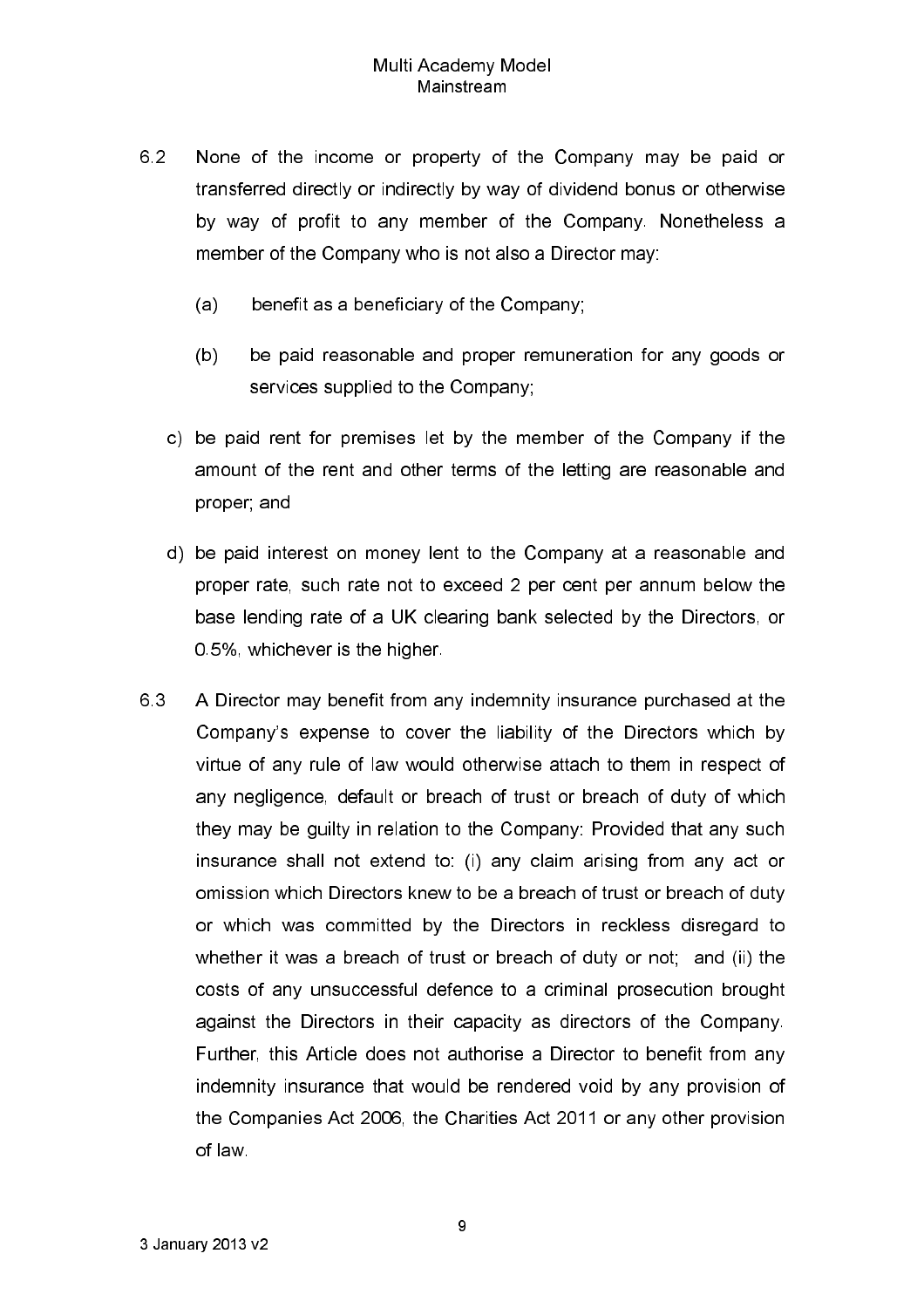- 6.4 A company, which has shares listed on a recognised stock exchange and of which any one Director holds no more than 1% of the issued capital of that company, may receive fees, remuneration or other benefit in money or money's worth from the Company.
- 65 A Director may at the discretion of the Directors be reimbursed from the property of the Company for reasonable expenses properly incurred by him or her when acting on behalf of the Company, but excluding expenses in connection with foreign travel.
- 66 No Director may
	- $(a)$ buy any goods or services from the Company;
	- $(b)$ sell goods, services, or any interest in land to the Company;
	- $(c)$ be employed by, or receive any remuneration from the Company (other than the Chief Executive Officer whose employment and/or remuneration is subject to the procedure and conditions in Article 6.8).
	- $(d)$ receive any other financial benefit from the Company; unless:
		- $(i)$ the payment is permitted by Article 6.7 and the Directors follow the procedure and observe the conditions set out in Article 68 or
		- $(ii)$ the Directors obtain the prior written approval of the Charity Commission and fully comply with anv procedures it prescribes.
- 67 Subject to Article 6.8, a Director may:
	- receive a benefit from the Company in the capacity of a  $(a)$ beneficiary of the Company.
	- $(b)$ be employed by the Company or enter into a contract for the supply of goods or services to the Company, other than for acting as a Director.
	- receive interest on money lent to the Company at a reasonable  $(c)$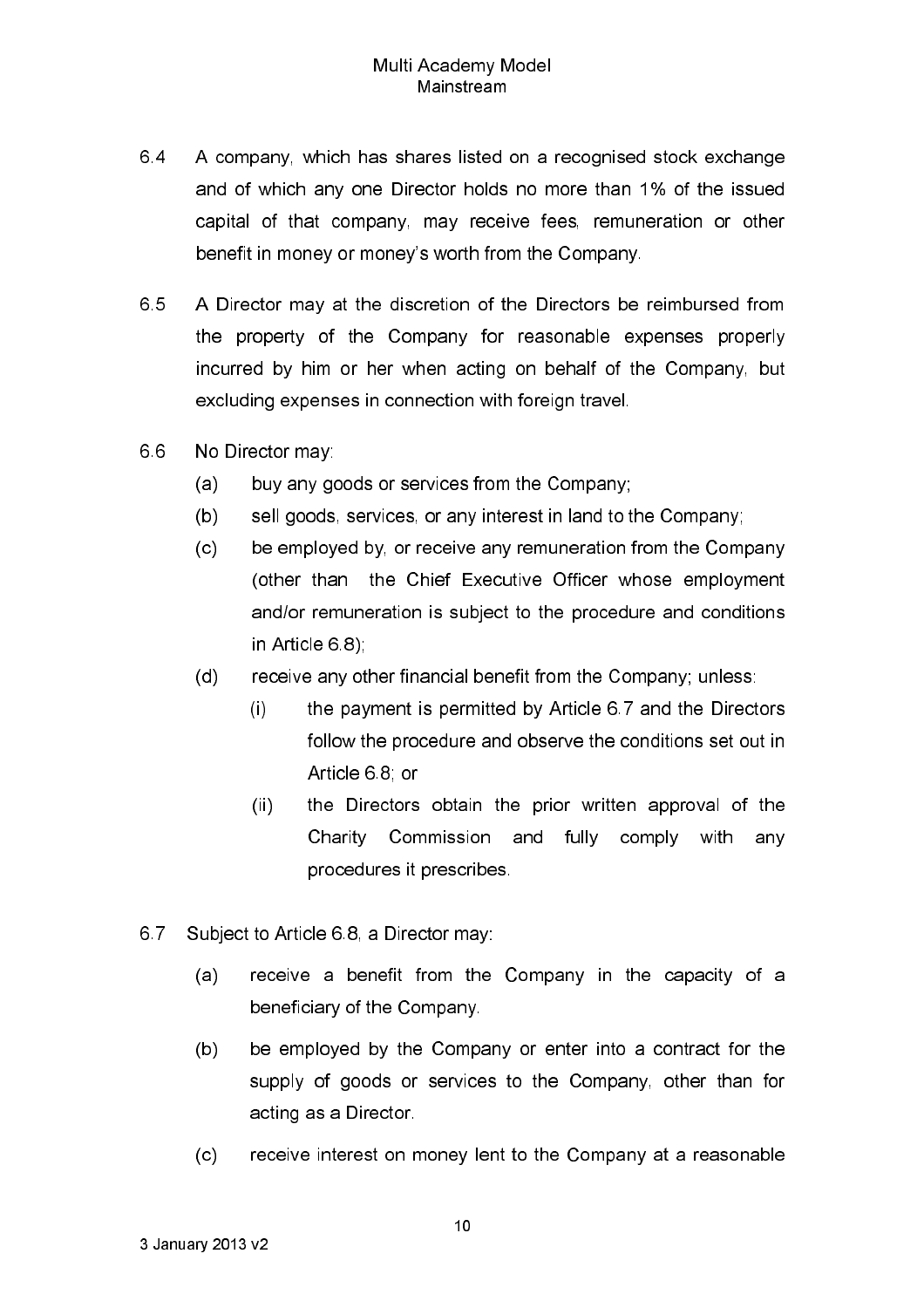and proper rate not exceeding 2% per annum below the base rate of a clearing bank to be selected by the Directors, or 0.5%, whichever is the higher.

- $(d)$ receive rent for premises let by the Director to the Company if the amount of the rent and the other terms of the lease are reasonable and proper.
- 68 The Company and its Directors may only rely upon the authority provided by Article 6.7 if each of the following conditions is satisfied:
	- $(a)$ the remuneration or other sums paid to the Director do not exceed an amount that is reasonable in all the circumstances.
	- $(b)$ the Director is absent from the part of any meeting at which there is discussion of
		- i) his or her employment, remuneration, or any matter concerning the contract, payment or benefit; or
		- ii) his or her performance in the employment, or his or her performance of the contract; or
		- iii) any proposal to enter into any other contract or arrangement with him or her or to confer any benefit upon him or her that would be permitted under Article 6.7, or
		- (iv) any other matter relating to a payment or the conferring of any benefit permitted by Article 6.7.
	- the Director does not vote on any such matter and is not to be  $(c)$ counted when calculating whether a quorum of Directors is present at the meeting.
	- save in relation to employing or contracting with the Chief  $(d)$ Executive Officer the other Directors are satisfied that it is in the interests of the Company to employ or to contract with that Director rather than with someone who is not a Director In reaching that decision the Directors must balance the advantage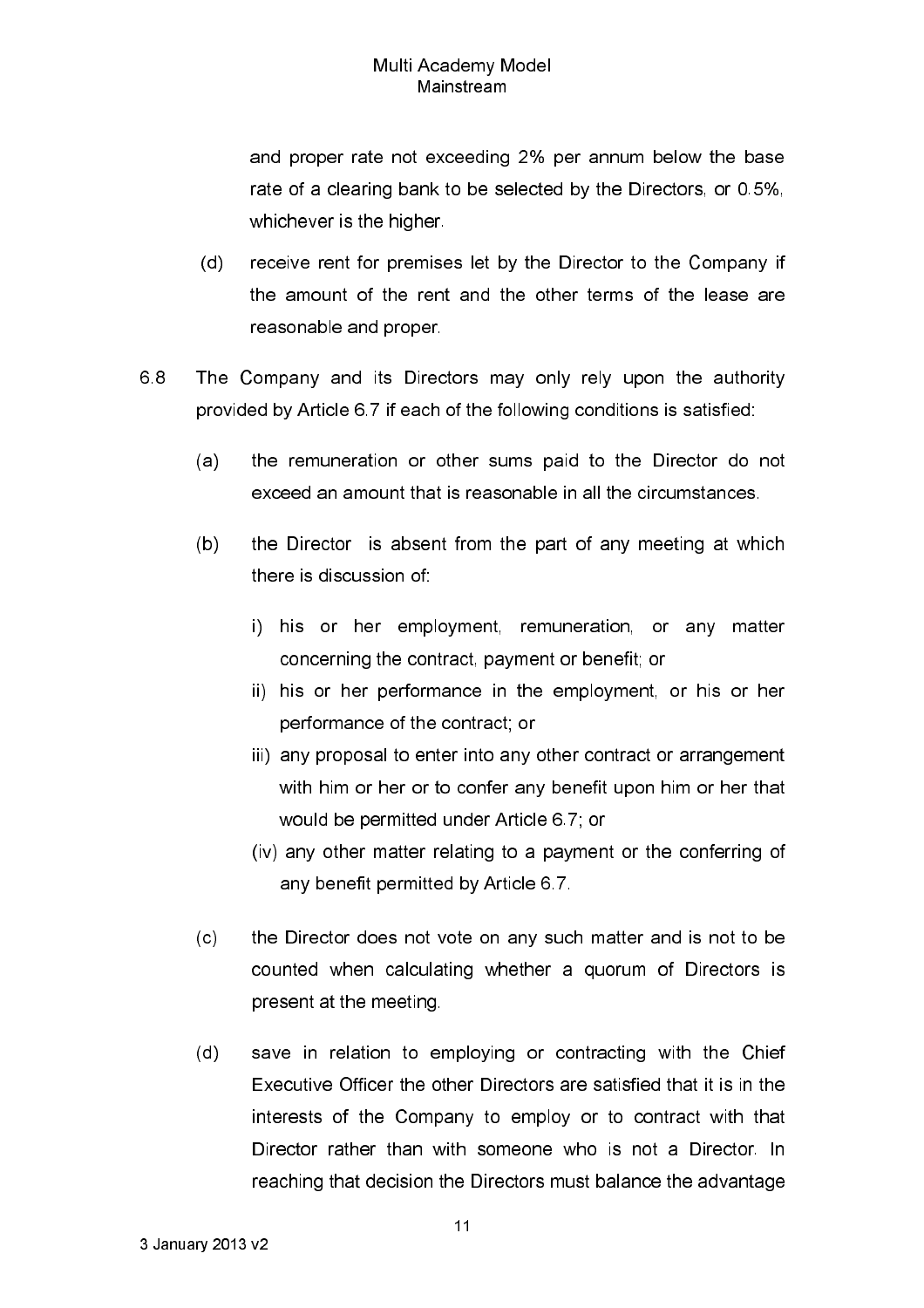of employing a Director against the disadvantages of doing so (especially the loss of the Director's services as a result of dealing with the Director's conflict of interest).

- $(e)$ the reason for their decision is recorded by the Directors in the minute book.
- $(f)$ a majority of the Directors then in office have received no such payments or benefit.
- 6.8A The provision in Article 6.6 (c) that no Director may be employed by or receive any remuneration from the Company (other than a Staff Director and the Chief Executive Officer) does not apply to an employee of the Company who is subsequently elected or appointed as a Director save that this Article shall only allow such a Director to receive remuneration or benefit from the Company in his capacity as an employee of the Company and provided that the procedure as set out in Articles 6.8(b)(i), (ii) and 6.8 (c) is followed.
- 69 In Articles 6.2-6.9.
	- "company" shall include any company in which the Company:  $(a)$ 
		- holds more than 50% of the shares: or  $\bullet$
		- controls more than 50% of the voting rights attached to the shares or
		- has the right to appoint one or more Directors to the Board of the Company.
	- $(b)$ "Director" shall include any child, stepchild, parent, grandchild, grandparent, brother, sister or spouse of the Director or any person living with the Director as his or her partner.
	- $(c)$ the employment or remuneration of a Director includes the engagement or remuneration of any firm or company in which the Director is: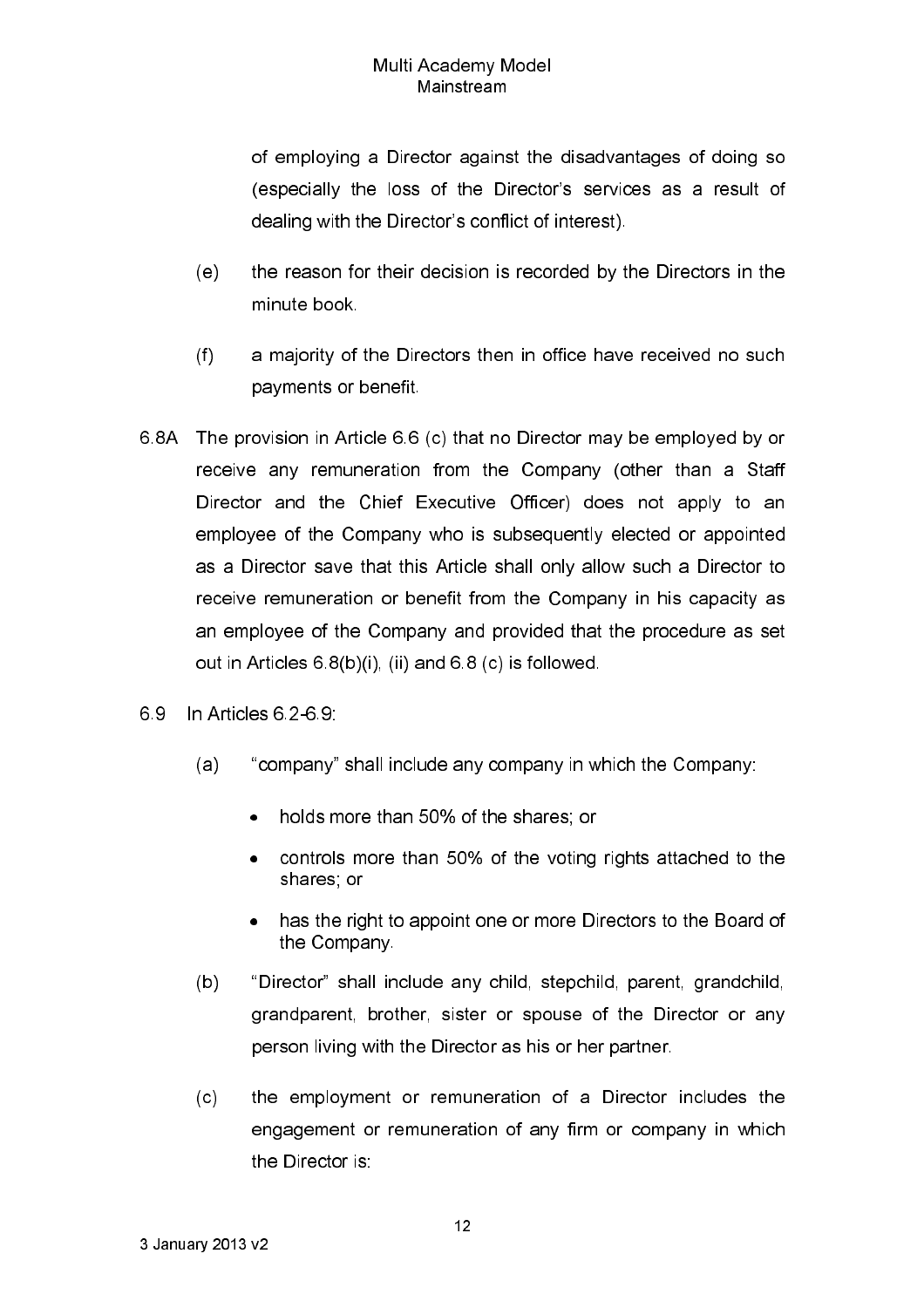- $(i)$ a partner;
- $(ii)$ an employee.
- $(iii)$ a consultant;
- $(iv)$ a director
- $(v)$ a member; or
- $(v<sub>i</sub>)$ a shareholder, unless the shares of the company are listed on a recognised stock exchange and the Director holds less than 1% of the issued capital.
- $7<sub>1</sub>$ The liability of the members of the Company is limited.
- 8. Every member of the Company undertakes to contribute such amount as may be required (not exceeding £10) to the Company's assets if it should be wound up while he or she is a member or within one year after he or she ceases to be a member, for payment of the Company's debts and liabilities before he or she ceases to be a member, and of the costs, charges and expenses of winding up, and for the adjustment of the rights of the contributories among themselves.
- 9 If the Company is wound up or dissolved and after all its debts and liabilities (including any under section 2 of the Academies Act 2010) have been satisfied there remains any property it shall not be paid to or distributed among the members of the Company, but shall be given or transferred to some other charity or charities having objects similar to the Object which prohibits the distribution of its or their income and property to an extent at least as great as is imposed on the Company by Article 6 above, chosen by the members of the Company at or before the time of dissolution and if that cannot be done then to some other charitable object.
- $10<sup>1</sup>$ Not used.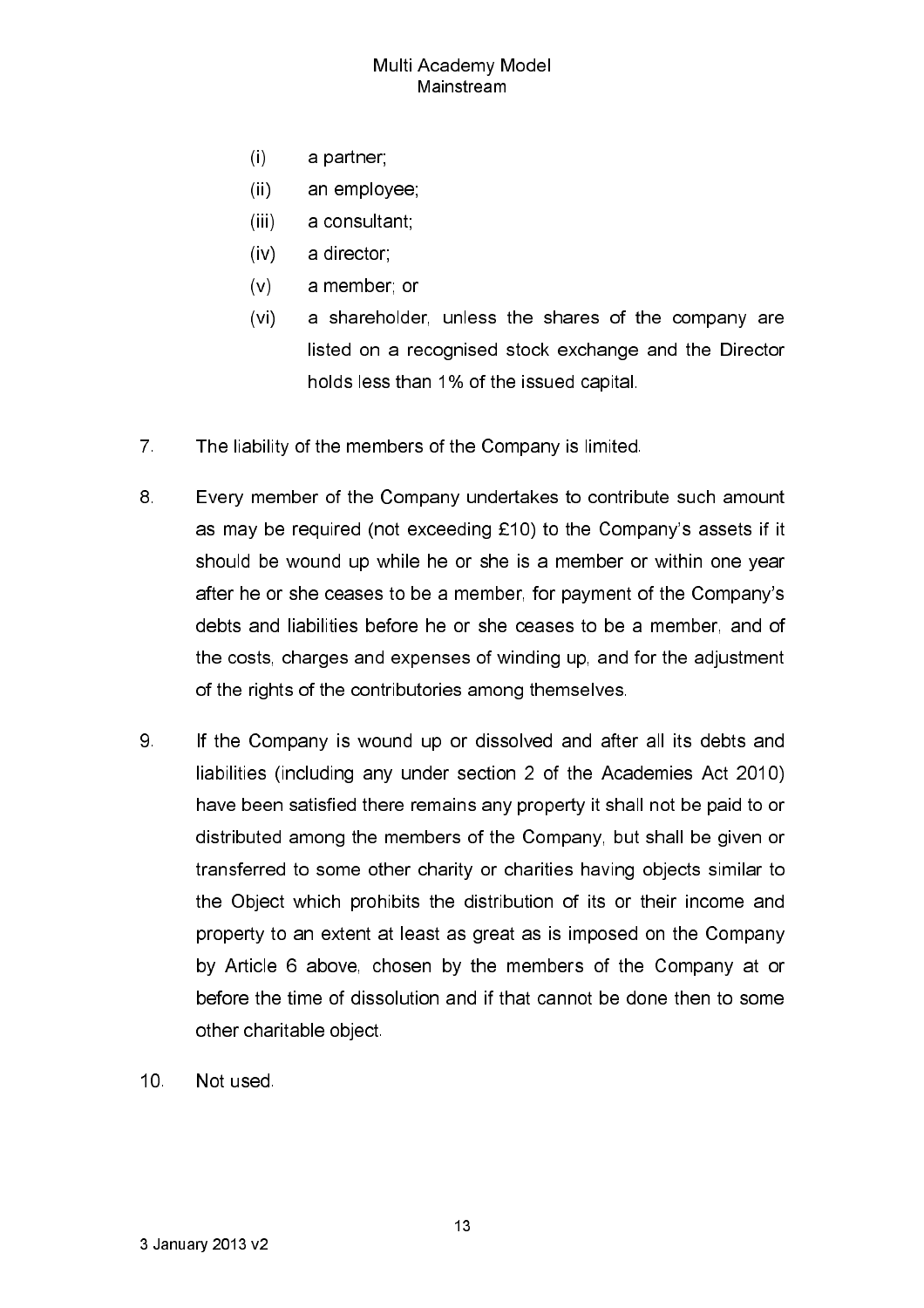$11<sub>1</sub>$ No alteration or addition shall be made to or in the provisions of the Articles which would have the effect (a) that the Company would cease to be a company to which section 60 of the Companies Act 2006 applies; or (b) that the Company would cease to be a charity.

# $MEMBERS<sup>2</sup>$

- $12<sup>7</sup>$ The Members of the Company shall comprise
	- (a) the signatories to the Memorandum<sup>3</sup>.
	- (b) Not used<sup>4</sup>
	- (c) the chairman of the Directors; and
	- (d) any person appointed under Article 16;
- $13<sub>1</sub>$ Each of the persons entitled to appoint Members in Article 12 shall have the right from time to time by written notice delivered to the Office to remove any Member appointed by them and to appoint a replacement Member to fill a vacancy whether resulting from such removal or otherwise
- $14$ If any of the persons entitled to appoint Members in Article 12.
	- (a) in the case of an individual, die or become legally incapacitated;
	- (b) in the case of a corporate entity, cease to exist and are not replaced by a successor institution; or
	- (c) becomes insolvent or makes any arrangement or composition with their creditors generally;

 $2$  The Department's preference is for employees of the Company not to be members  $3$  There must be no less than 3 signatories to the Memorandum of Association. If members

are to be appointed by a body or entity under (b) then that body or entity should be a signatory Member.<br><sup>4</sup> Optional Article for use if a particular body associated with the school is to have entitlement

to appoint member[s].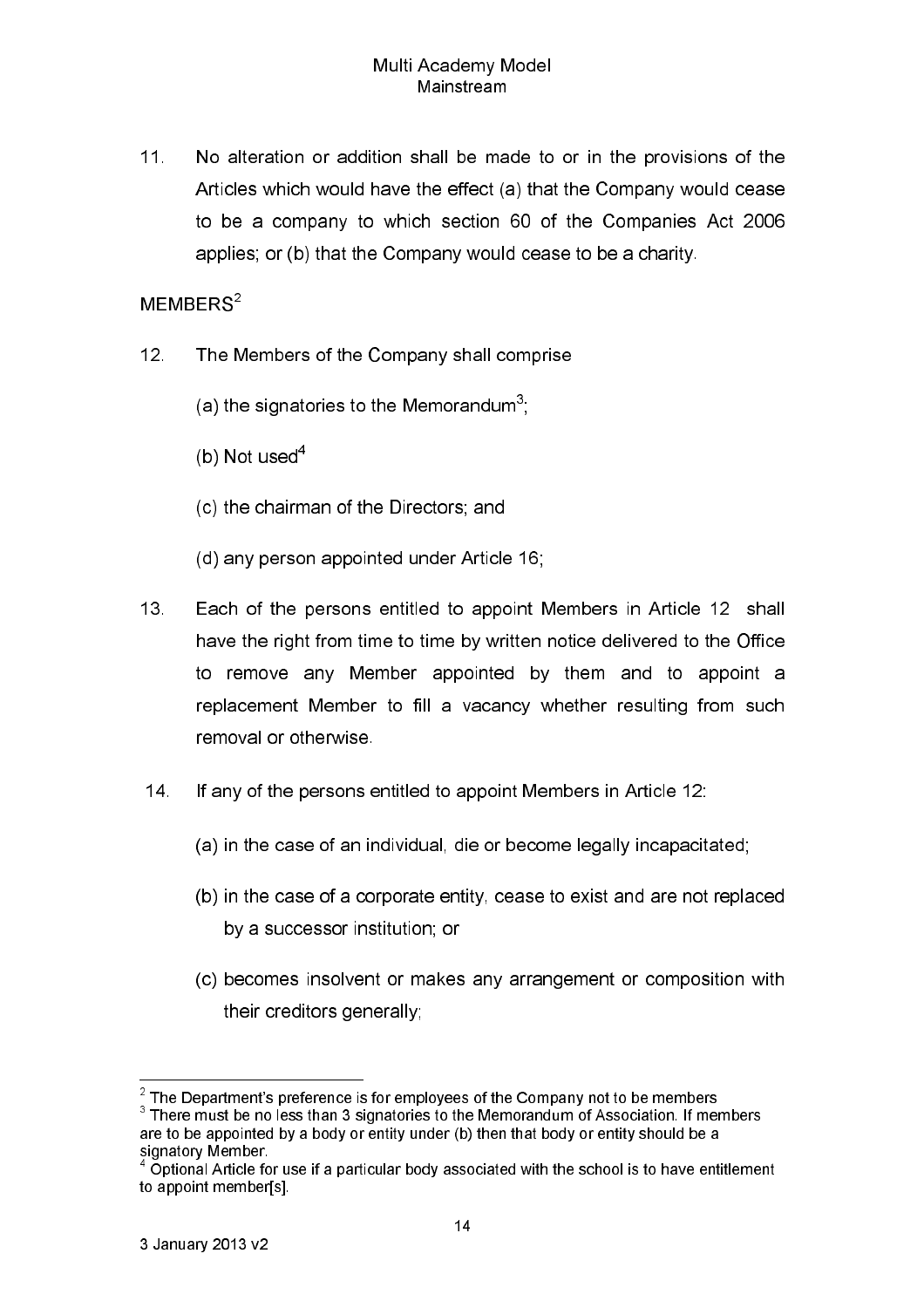their right to appoint Members under these Articles shall vest in the remaining Members

- 15. Membership will terminate automatically if:
	- $(a)$ a Member (which is a corporate entity) ceases to exist and is not replaced by a successor institution;
	- $(b)$ a Member (which is an individual) dies or becomes incapable by reason of illness or injury of managing and administering his or her own affairs; or
	- $(c)$ a Member becomes insolvent or makes any arrangement or composition with that Member's creditors generally.
- 15A. The Members may agree unanimously in writing to remove any Member(s) who is a signatory to the Memorandum (save that the agreement of a signatory to the Memorandum who is to be removed shall not be required), provided that it is in the interests of the Company to remove such a Member(s).
- $16<sub>1</sub>$ The Members may agree by passing a special resolution in writing to appoint such additional Members as they think fit and may agree by passing a special resolution in writing to remove any such additional Members provided that such appointment or removal is in the interests of the Company.
- $17<sup>2</sup>$ Every person nominated to be a Member of the Company shall either sign a written consent to become a Member or sign the register of Members on becoming a Member.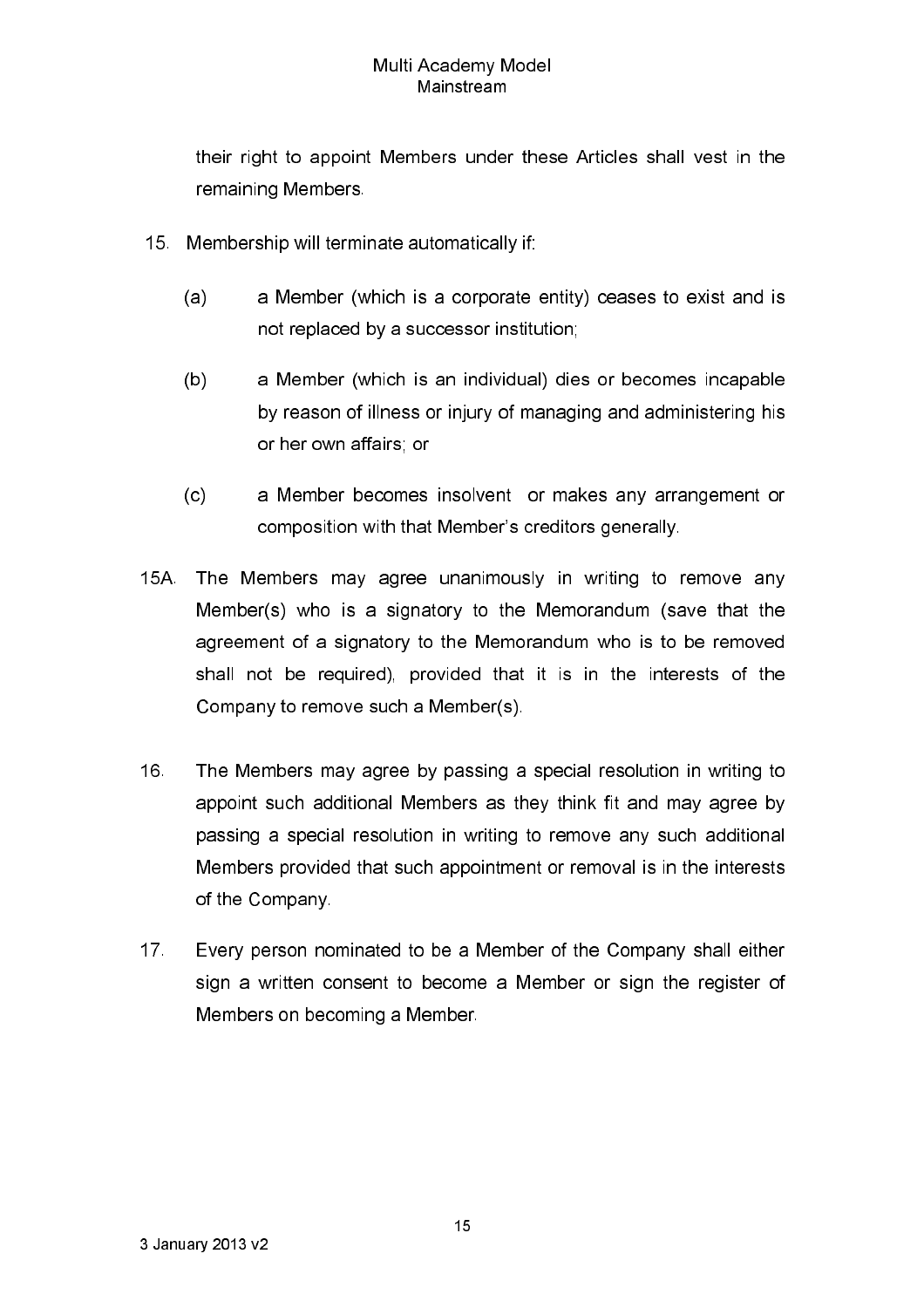18. Any Member may resign provided that after such resignation the number of Members is not less than three. A Member shall cease to be one immediately on the receipt by the Company of a notice in writing signed by the person or persons entitled to remove him under Articles 13 or 16 provided that no such notice shall take effect when the number of Members is less than three unless it contains or is accompanied by the appointment of a replacement Member.

## **GENERAL MEETINGS**

- 19 Not used.
- 20 The Directors may call general meetings and, on the requisition of Members pursuant to the provisions of the Companies Act 2006, shall forthwith proceed to convene a general meeting in accordance with that Act. If there are not within the United Kingdom sufficient Directors to call a general meeting, any Director or any Member of the Company may call a general meeting

## **NOTICE OF GENERAL MEETINGS**

 $21<sub>1</sub>$ General meetings shall be called by at least fourteen clear days' notice but a general meeting may be called by shorter notice if it is so agreed by a majority in number of Members having a right to attend and vote and together representing not less than 90% of the total voting rights at that meeting

The notice shall specify the time and place of the meeting and the general nature of the business to be transacted and, in the case of an Annual General Meeting, shall specify the meeting as such. The notice shall also state that the Member is entitled to appoint a proxy.

The notice shall be given to all the Members, to the Directors and auditors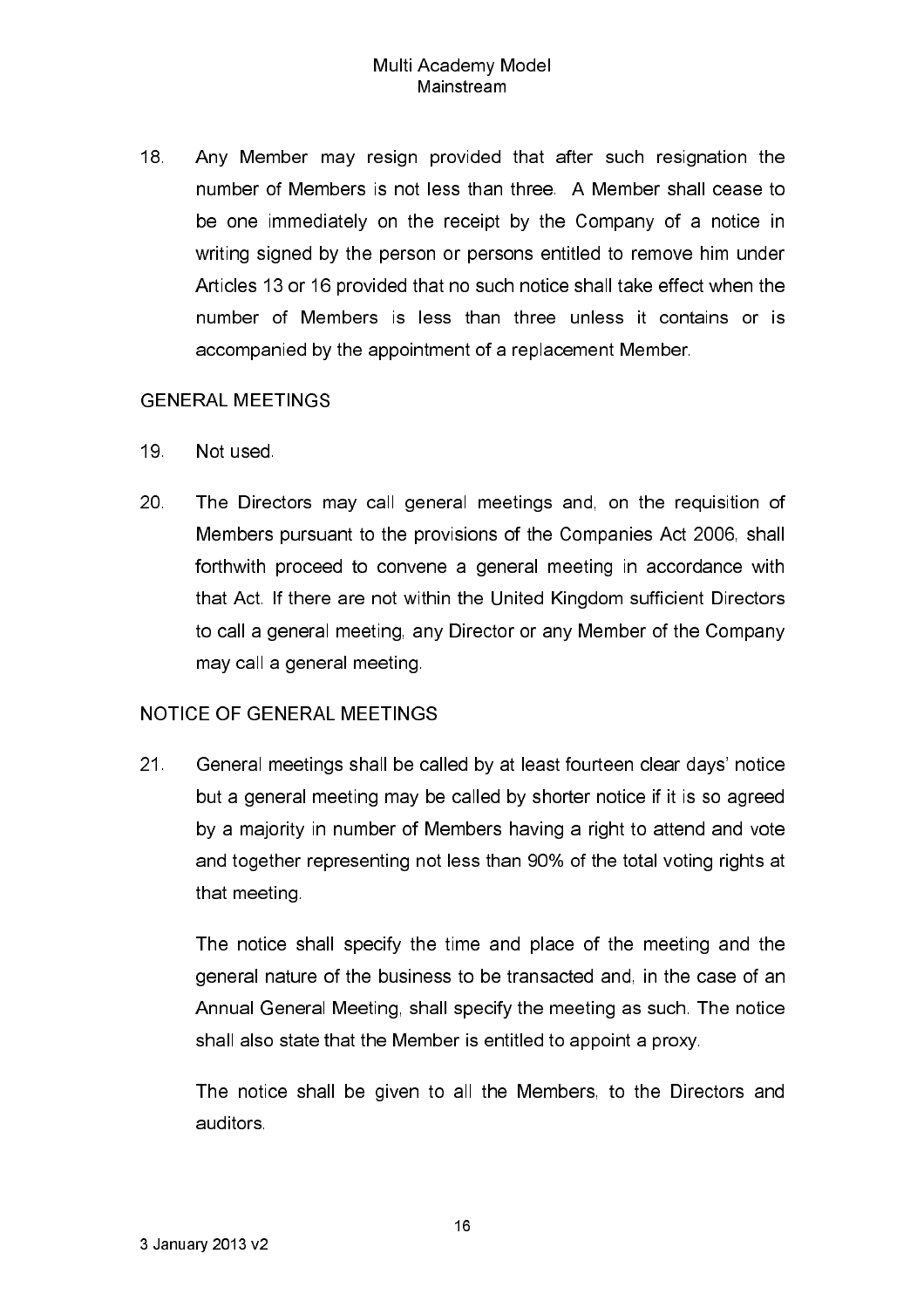22 The accidental omission to give notice of a meeting to, or the nonreceipt of notice of a meeting by, any person entitled to receive notice shall not invalidate the proceedings at that meeting.

# PROCEEDINGS AT GENERAL MEETINGS

- 23 No business shall be transacted at any meeting unless a quorum is present. A Member counts towards the quorum by being present either in person or by proxy. Two persons entitled to vote upon the business to be transacted, each being a Member or a proxy of a Member or a duly authorised representative of a Member organisation shall constitute a quorum.
- 24 If a quorum is not present within half an hour from the time appointed for the meeting, or if during a meeting a quorum ceases to be present, the meeting shall stand adjourned to the same day in the next week at the same time and place or to such time and place as the Directors may determine
- 25 The chairman, if any, of the Directors or in his absence some other Director nominated by the Directors shall preside as chairman of the meeting, but if neither the chairman nor such other Director (if any) be present within fifteen minutes after the time appointed for holding the meeting and willing to act, the Directors present shall elect one of their number to be chairman and, if there is only one Director present and willing to act, he shall be the chairman.
- 26 If no Director is willing to act as chairman, or if no Director is present within fifteen minutes after the time appointed for holding the meeting. the Members present and entitled to vote shall choose one of their number to be chairman
- $27<sub>1</sub>$ A Director shall, notwithstanding that he is not a Member, be entitled to attend and speak at any general meeting.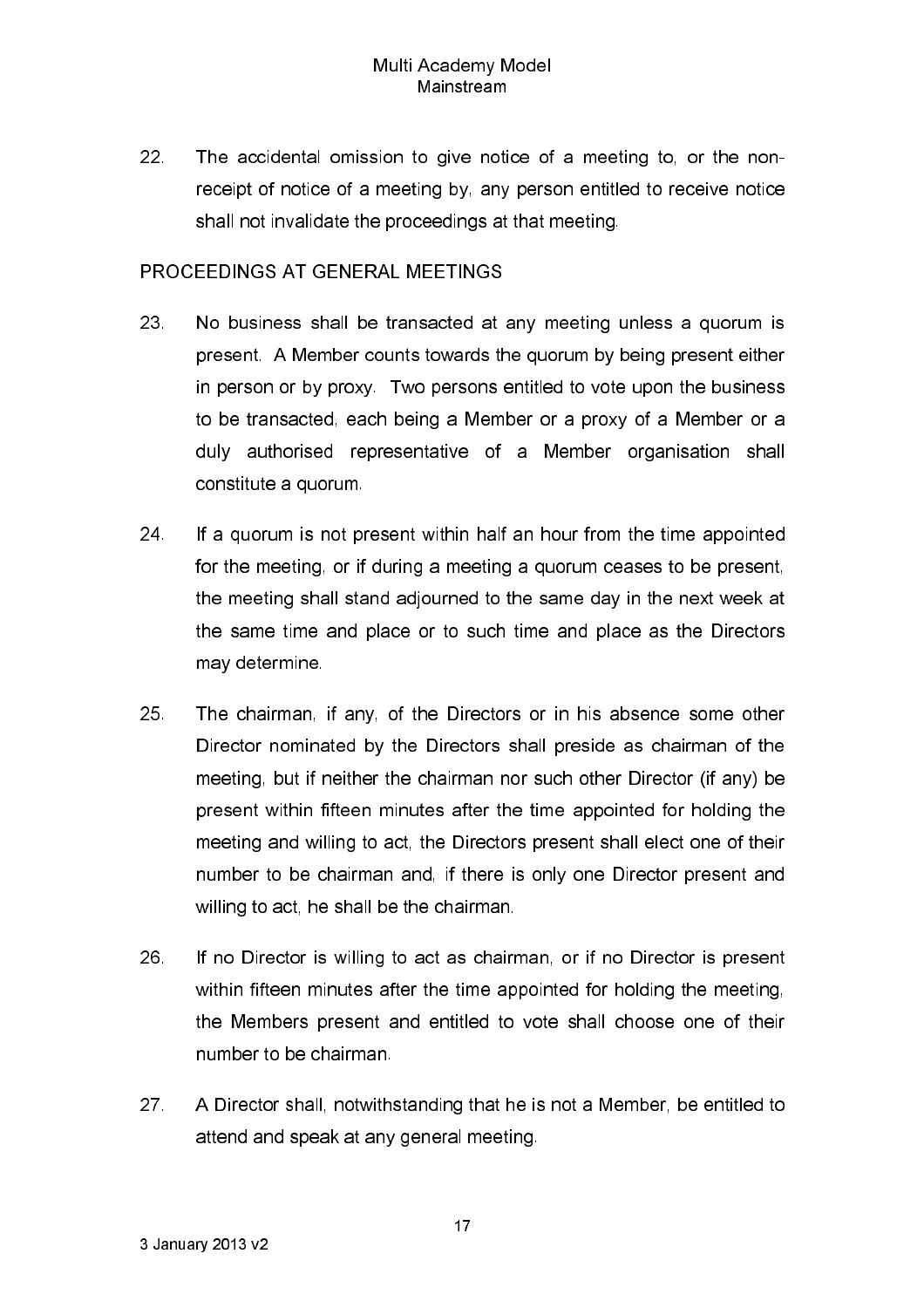- 28 The chairman may, with the consent of a majority of the Members at a meeting at which a quorum is present (and shall if so directed by the meeting), adjourn the meeting from time to time and from place to place, but no business shall be transacted at any adjourned meeting other than the business which might properly have been transacted at the meeting had the adjournment not taken place. When a meeting is adjourned for fourteen days or more, at least seven clear days' notice shall be given specifying the time and place of the adjourned meeting and the general nature of the business to be transacted. Otherwise it shall not be necessary to give any such notice.
- 29. A resolution put to the vote of the meeting shall be decided on a show of hands unless before, or on the declaration of the result of the show of hands, a poll is duly demanded. Subject to the provisions of the Companies Act 2006, a poll may be demanded:-
	- $(a)$ by the chairman, or
	- $(b)$ by at least two Members having the right to vote at the meeting; or,
	- $(c)$ by a Member or Members representing not less than one-tenth of the total voting rights of all the Members having the right to vote at the meeting.
- $30<sub>1</sub>$ Unless a poll is duly demanded a declaration by the chairman that a resolution has been carried or carried unanimously, or by a particular maiority, or lost, or not carried by a particular maiority and an entry to that effect in the minutes of the meeting shall be conclusive evidence of the fact without proof of the number or proportion of the votes recorded in favour of or against such resolution.
- $31<sup>2</sup>$ The demand for a poll may be withdrawn, before the poll is taken, but only with the consent of the chairman. The withdrawal of a demand for a poll shall not invalidate the result of a show of hands declared before the demand for the poll was made.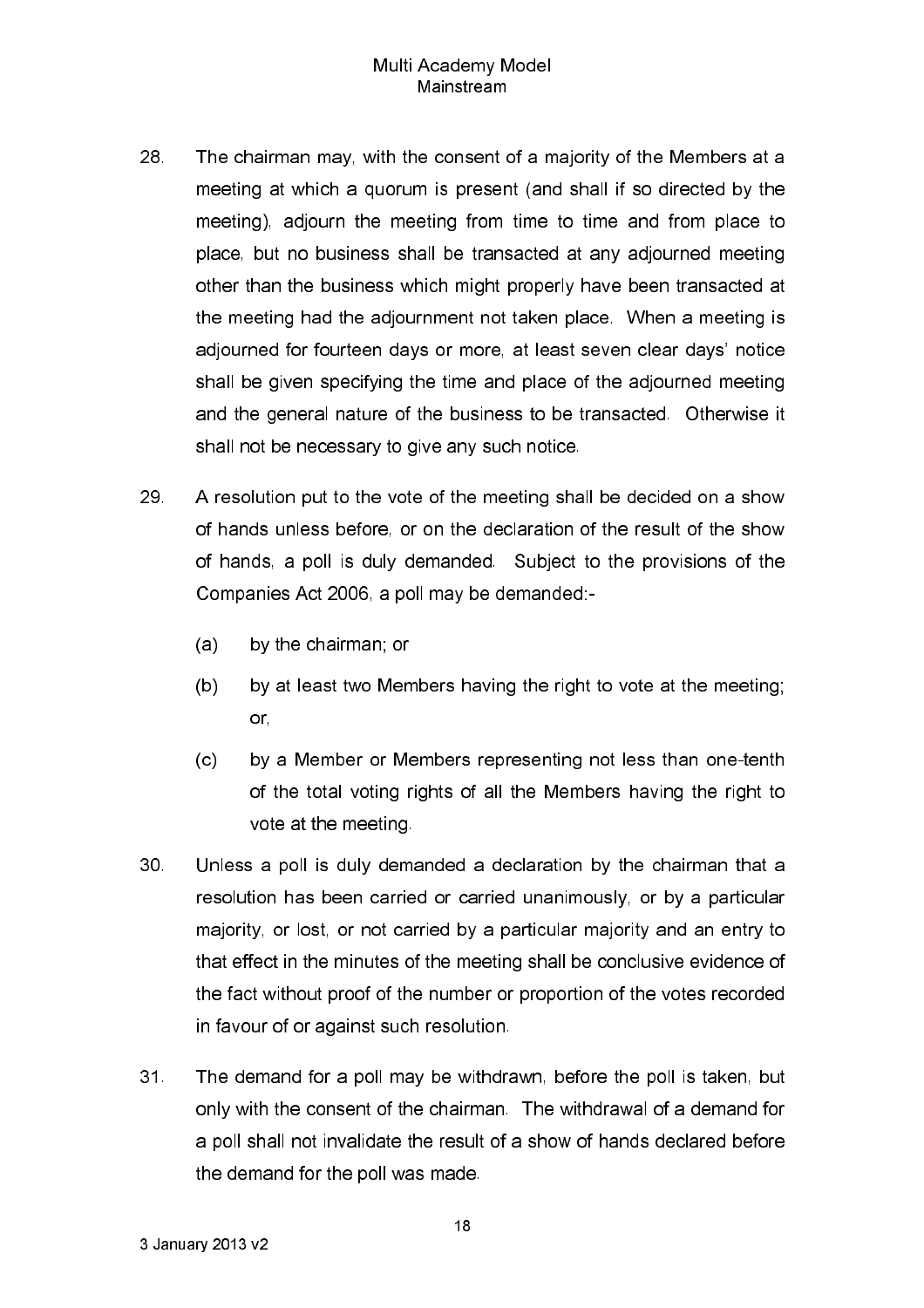- $32<sup>2</sup>$ A poll shall be taken as the chairman directs and he may appoint scrutineers (who need not be Members) and fix a time, date and place for declaring the results. The result of the poll shall be deemed to be the resolution of the meeting at which the poll was demanded.
- 33 A poll demanded on the election of the chairman or on a question of adjournment shall be taken immediately. A poll demanded on any other question shall be taken either immediately or at such time, date and place as the chairman directs not being more than thirty days after the poll is demanded. The demand for a poll shall not prevent continuance of a meeting for the transaction of any business other than the question on which the poll is demanded. If a poll is demanded before the declaration of the result of a show of hands and the demand is duly withdrawn, the meeting shall continue as if the demand had not been made
- 34 No notice need be given of a poll not taken immediately if the time and place at which it is to be taken are announced at the meeting at which it is demanded. In other cases at least seven clear days' notice shall be given specifying the time and place at which the poll is to be taken.
- 35 A resolution in writing agreed by such number of members as required if it had been proposed at a general meeting shall be as effectual as if it had been passed at a general meeting duly convened and held provided that a copy of the proposed resolution has been sent to every Member. The resolution may consist of several instruments in the like form each agreed by one or more Members.

## **VOTES OF MEMBERS**

- 36 On the show of hands every Member present in person shall have one vote. On a poll every Member present in person or by proxy shall have one vote
- $37<sup>7</sup>$ Not used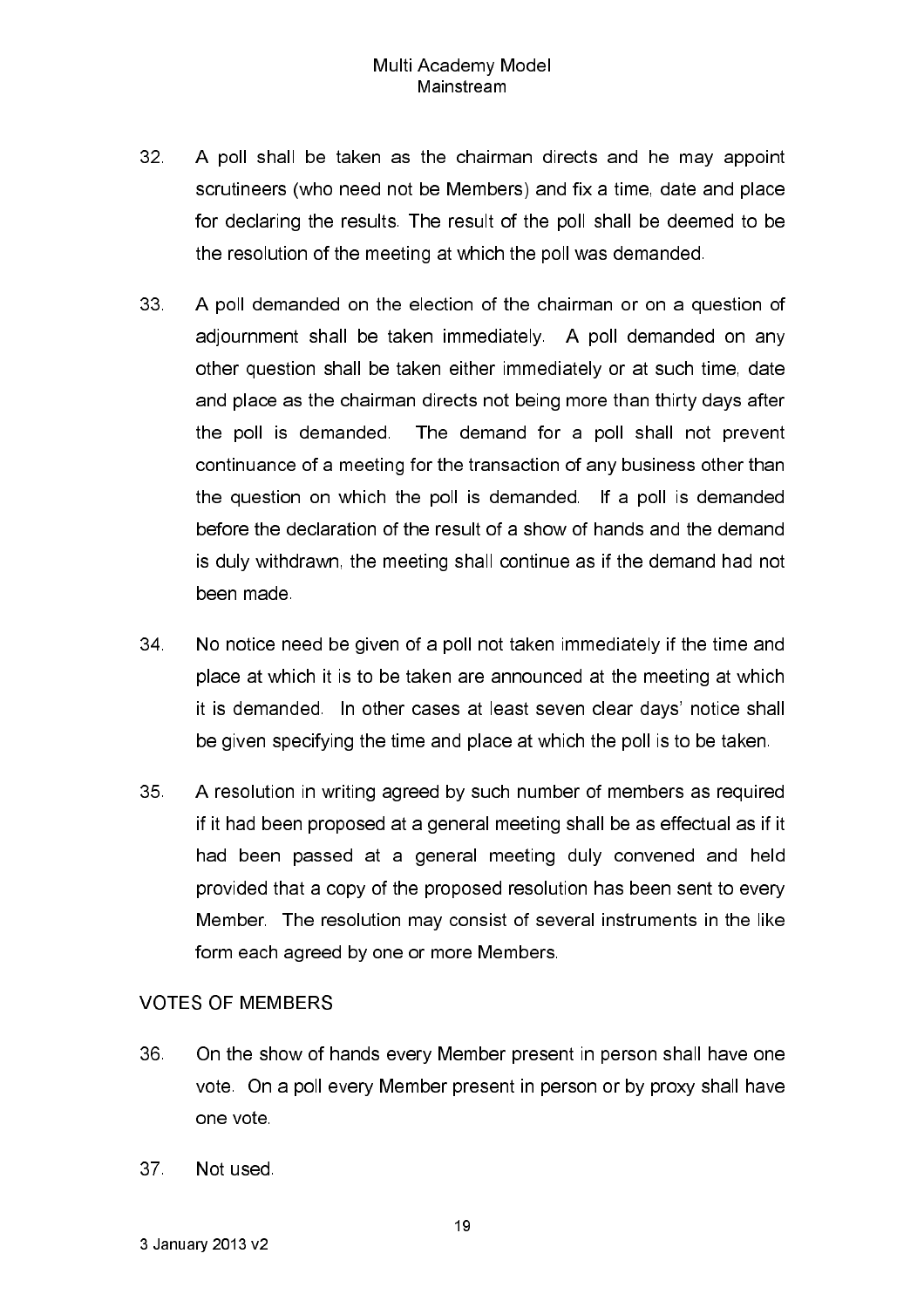- 38 No Member shall be entitled to vote at any general meeting unless all moneys then payable by him to the Company have been paid.
- 39 No objections shall be raised to the qualification of any person to vote at any general meeting except at the meeting or adjourned meeting at which the vote objected to is tendered, and every vote not disallowed at the meeting shall be valid. Any objection made in due time shall be referred to the chairman whose decision shall be final and conclusive.
- 40 An instrument appointing a proxy shall be in writing, signed by or on behalf of the appointer and shall be in the following form (or in a form as near thereto as circumstances allow or in any other form which is usual or which the Directors may approve) -

"I/We, ... ... .., of ... ... ..., being a Member/Members of the above named Company, hereby appoint ...... of ......, or in his absence, ........ of ...... as my/our proxy to attend, speak and vote in my/our name[s] and on my/our behalf at the annual general meeting/ general meeting of the Company to be held on .....20 | , and at any adjournment thereof.

Signed on ..... 20[ ]"

41 Where it is desired to afford Members an opportunity of instructing the proxy how he shall act the instrument appointing a proxy shall be in the following form (or in a form as near thereto as circumstances allow or in any other form which is usual or which the Directors may approve) -

"I/We, ......., of ......., being a Member/Members of the above named Company, hereby appoint ... of ......, or in his absence, ..... of ...... as my/our proxy to attend, speak and vote in my/our name[s] and on my/our behalf at the annual general meeting/ general meeting of the Company, to be held on ..., 20 1, and at any adiournment thereof.

This form is to be used in respect of the resolutions mentioned below as follows: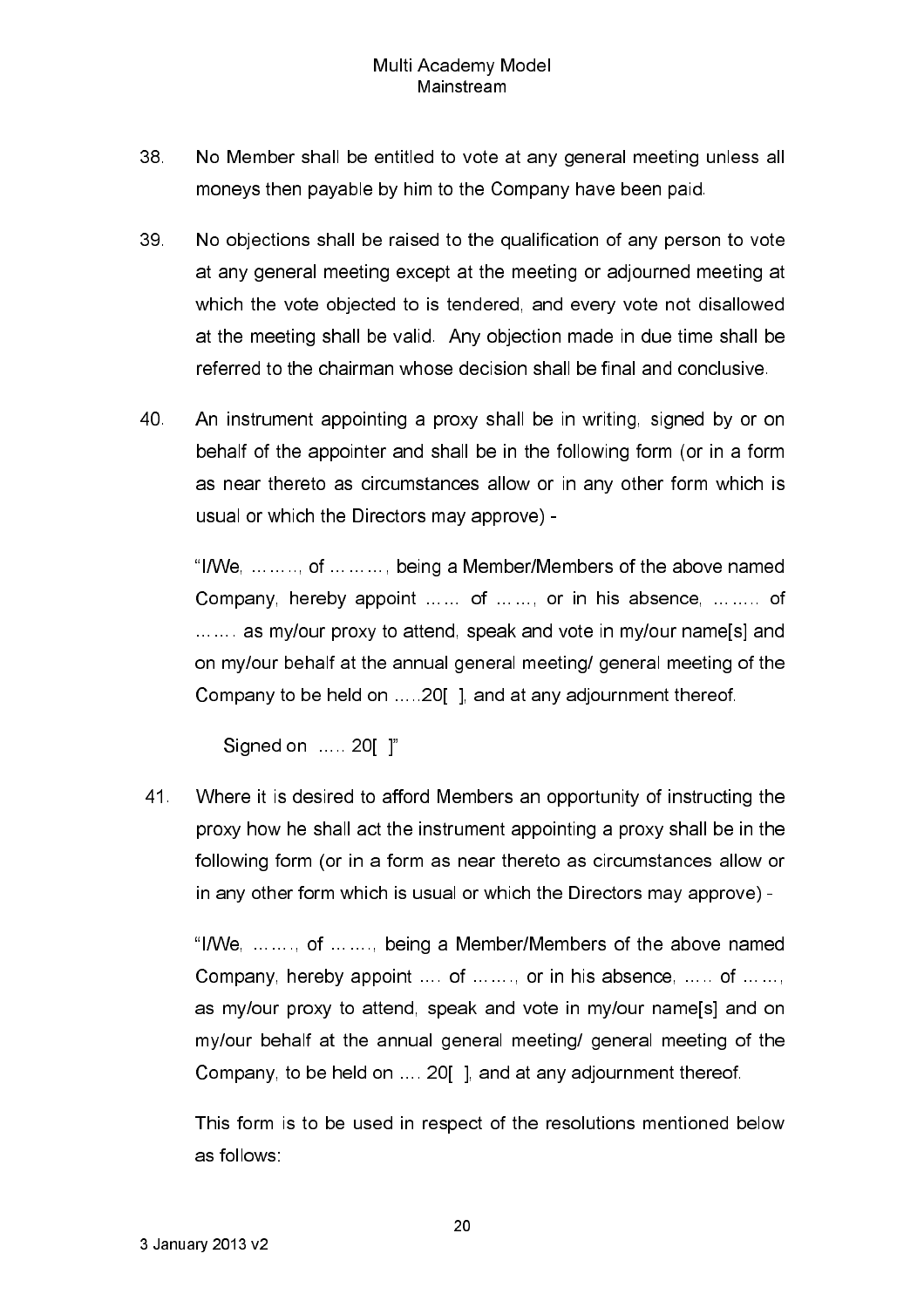Resolution No. 1 \*for \* against

Resolution No. 2 \*for \* against.

Strike out whichever is not desired.

Unless otherwise instructed, the proxy may vote as he thinks fit or abstain from voting

Signed on ... 20 | "

- 42. The instrument appointing a proxy and any authority under which it is signed or a copy of such authority certified by a notary or in some other way approved by the Directors may -
	- $(a)$ be deposited at the office or at such other place within the United Kingdom as is specified in the notice convening the meeting or in any instrument of proxy sent out by the Company in relation to the meeting not less than 48 hours before the time for holding the meeting or adjourned meeting at which the person named in the instrument proposes to vote, or
	- $(b)$ in the case of a poll taken more than 48 hours after it is demanded, be deposited as aforesaid after the poll has been demanded and not less than 24 hours before the time appointed for the taking of the poll;
	- $(c)$ where the poll is not taken forthwith but is taken not more than 48 hours after it was demanded, be delivered at the meeting at which the poll was demanded to the chairman or to the Clerk or to any Director

and an instrument of proxy which is not deposited or delivered in a manner so permitted shall be invalid.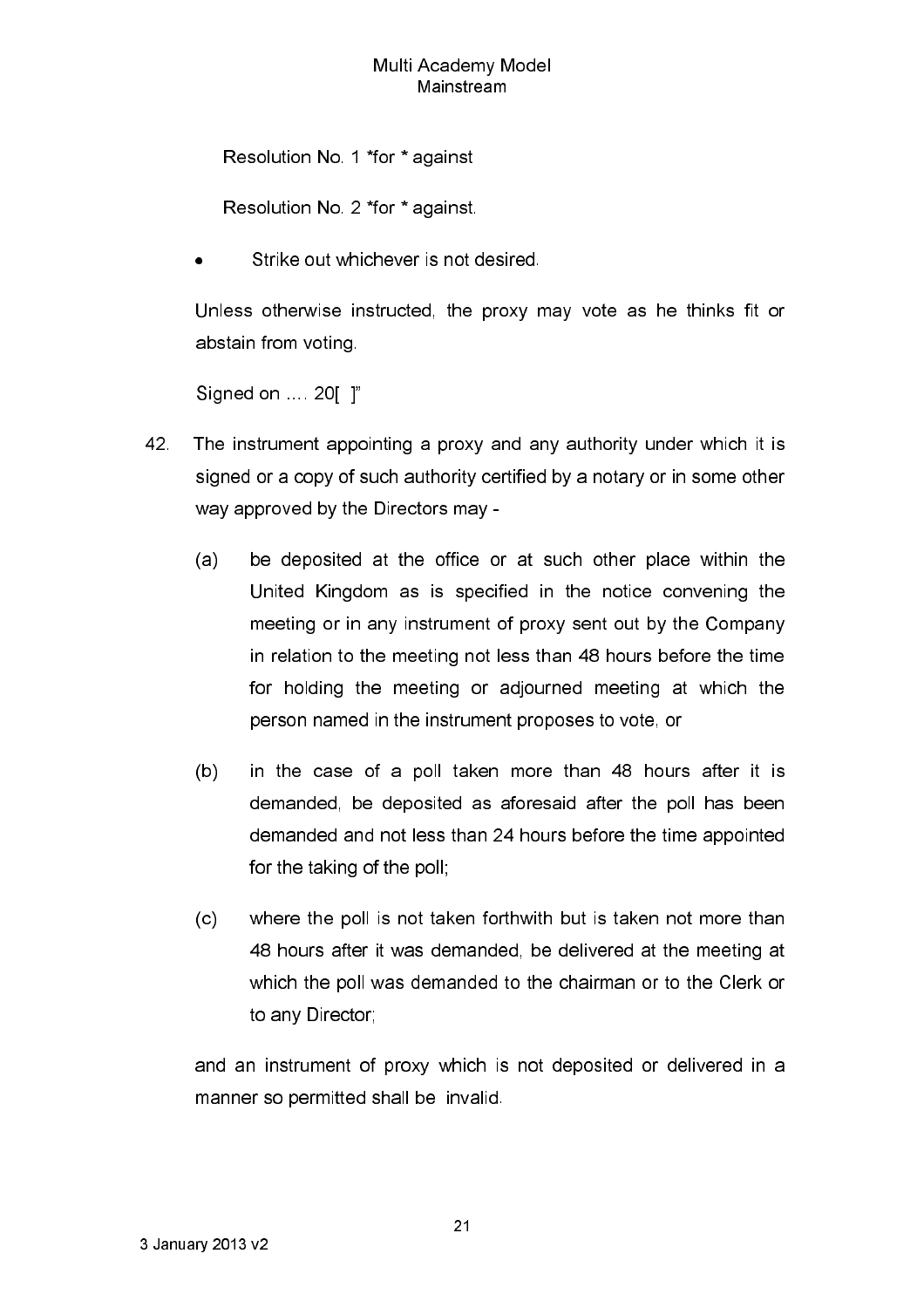- 43 A vote given or poll demanded by proxy or by the duly authorised representative of a corporation shall be valid notwithstanding the previous determination of the authority of the person voting or demanding a poll unless notice of the determination was received by the Company at the office or at such other place at which the instrument of proxy was duly deposited before the commencement of the meeting or adjourned meeting at which the vote given or the poll demanded or (or in the case of a poll taken otherwise than on the same day as the meeting or adjourned meeting) the time appointed for taking the poll.
- 44. Any organisation which is a Member of the Company may by resolution of its board of directors or other governing body authorise such person as it thinks fit to act as its representative at any meeting of the Company, and the person so authorised shall be entitled to exercise the same powers on behalf of the organisation which he represents as that organisation could exercise if it were an individual Member of the Company.

## **DIRECTORS**

- 45 The number of Directors shall be not less than three but (unless otherwise determined by ordinary resolution) shall not be subject to any maximum
- 46 Subject to Articles 48-49, the Company shall have the following Directors:
	- $(a)$ up to 3 Directors, appointed under Article 50;
	- the Chief Executive Officer<sup>5</sup>:  $(b)$
	- a minimum of 2 Parent Directors appointed under Articles 53- $(c)$ 56D.

 $55$  It is expected that the CEO will be a Director, except where the CEO elects not to be.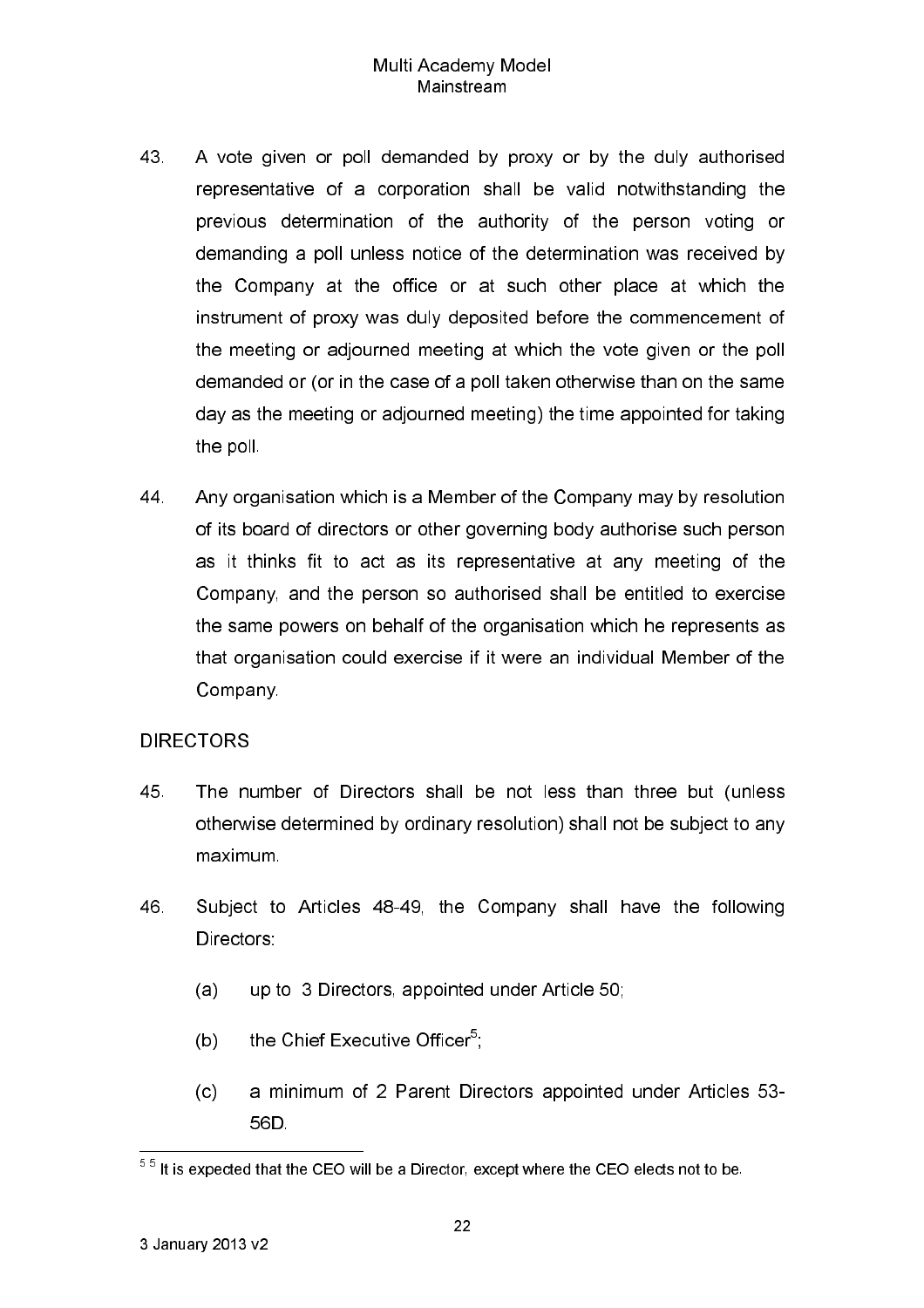- 47 The Company may also have any Co-opted Director appointed under Article 58
- 48 The first Directors shall be those persons named in the statement delivered pursuant to sections 9 and 12 of the Companies Act 2006.
- 49 Future Directors shall be appointed or elected, as the case may be, under these Articles. Where it is not possible for such a Director to be appointed or elected due to the fact that an Academy has not yet been established, then the relevant Article or part thereof shall not apply.

# APPOINTMENT OF DIRECTORS

- 50 The Members may appoint up to 3 Directors.
- 50A. The Members may appoint Directors through such process as they may determine
- 50B. The total number of Directors including the Chief Executive Officer who are employees of the Company shall not exceed one third of the total number of Directors
- $51<sub>1</sub>$ Not used.
- $52<sub>2</sub>$ Not used.

## **PARENT DIRECTORS**

53 There shall be a minimum of two Parent Directors unless there are Local Governing Bodies which include at least two Parent Members.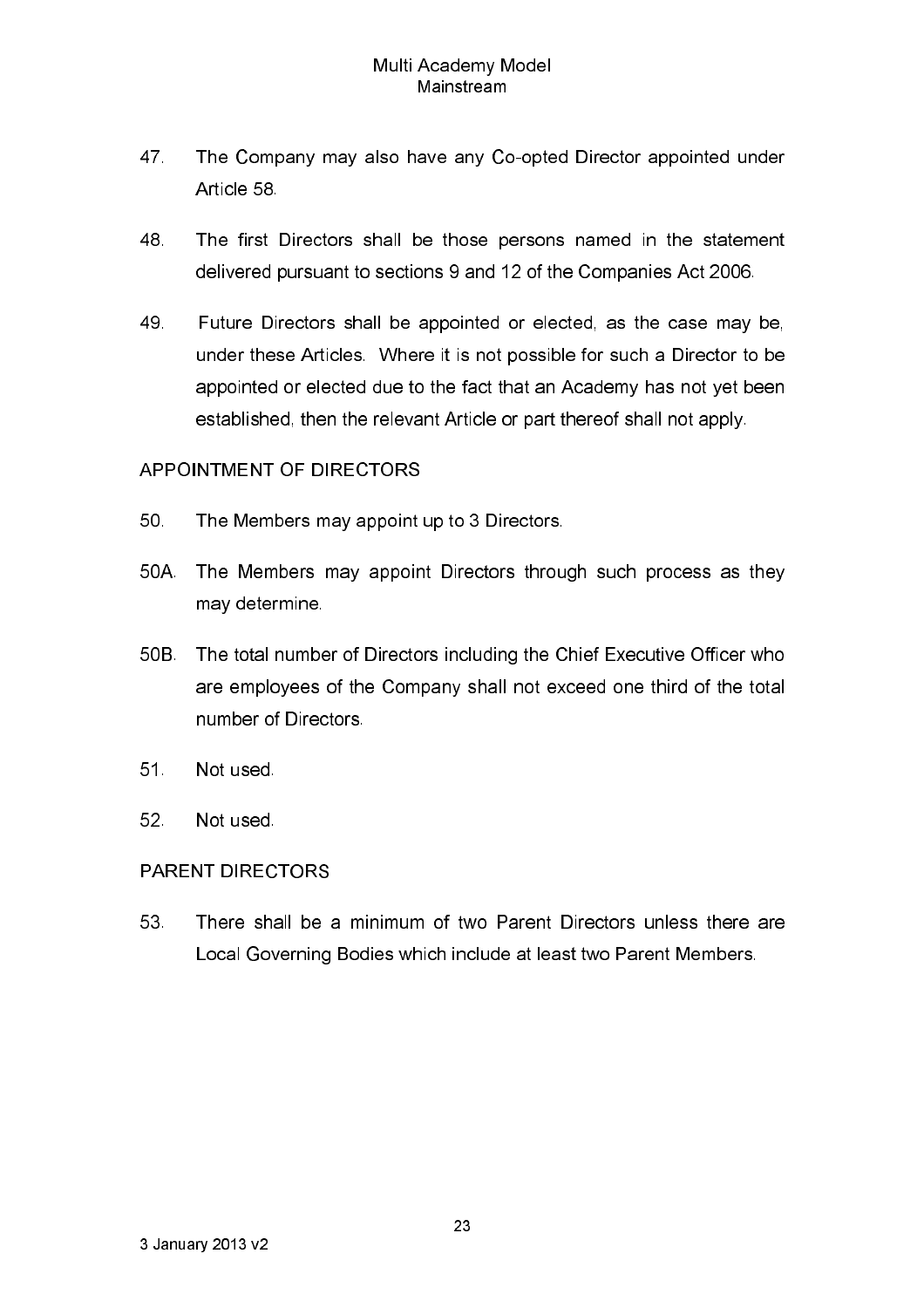- 54 Except for 16 - 19 Academies, Parent Directors and Parent members of the Local Governing Bodies or Advisory Bodies shall be elected or appointed (in accordance with the terms of reference determined by the Directors from time to time). The elected or appointed Parent Directors or Parent members of the Local Governing Bodies or Advisory Bodies must be a parent of a registered pupil at one or more of the Academies (but not one of the 16 - 19 Academies) at the time when he is elected or appointed.
- 54A. The number of Parent Directors and Parent members of the Local Governing Bodies or Advisory Bodies required shall be made up by Parent Directors and Parent members appointed by the Directors if the number of parents standing for election is less than the number of vacancies
- 55 The Directors shall make all necessary arrangements for, and determine all other matters relating to, an election of the Parent Directors or Parent members of Local Governing Bodies or Advisory Bodies, including any question of whether a person is a parent of a registered pupil at one of the Academies (but not one of the 16 - 19 Academies). Any election of the Parent Directors or Parent members of Local Governing Bodies or Advisory Bodies which is contested shall be held by secret ballot.
- 56 In appointing a Parent Director or Parent member of a Local Governing Body or Advisory Body the Directors shall appoint a person who is the parent of a registered pupil at an Academy (but not one of the 16-19 Academies); or where it is not reasonably practical to do so, a person who is the parent of a child of compulsory school age.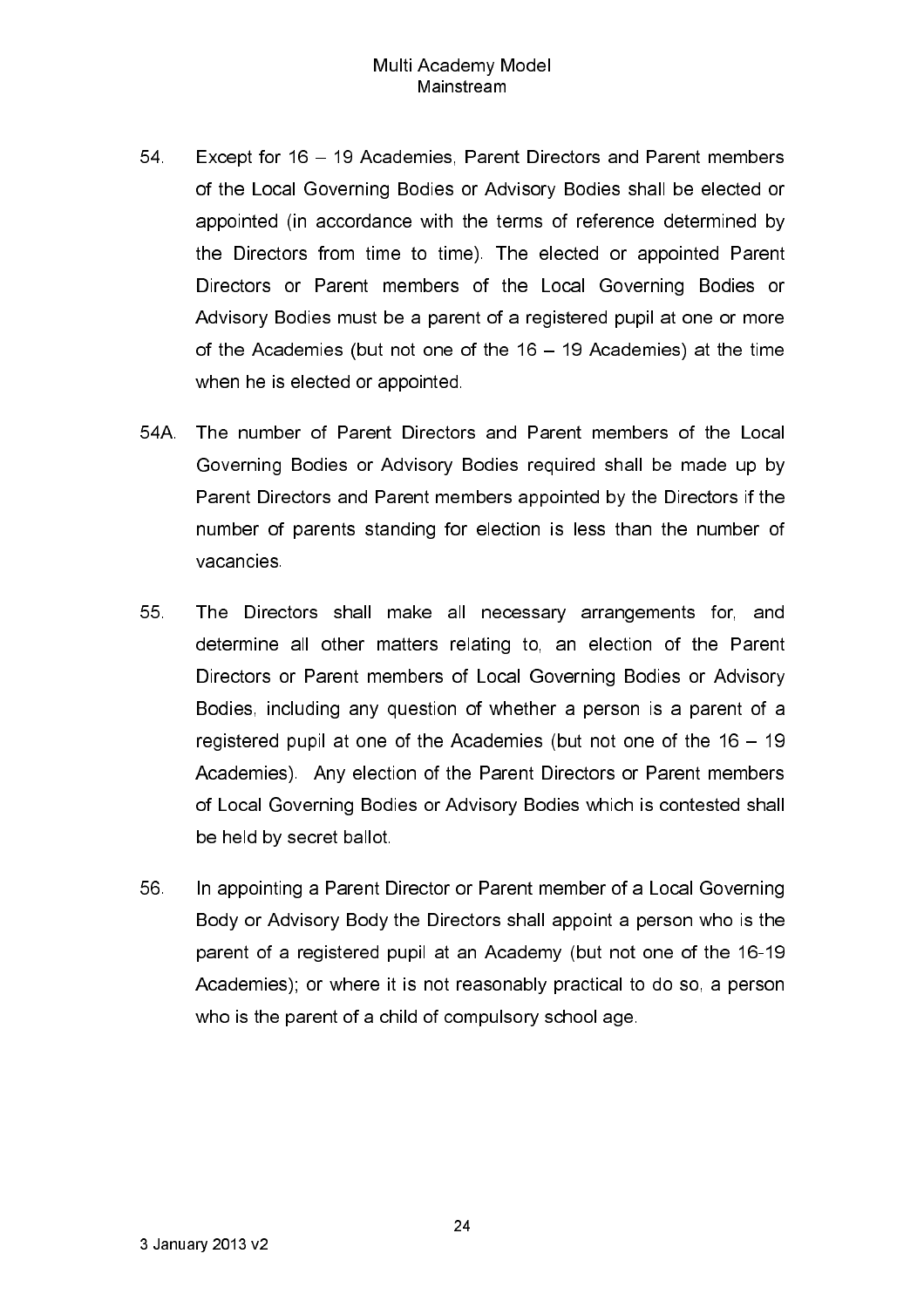- 56A. In the case of 16-19 Academies, Parent Directors and Parent members of the Local Governing Bodies or Advisory Bodies shall either be elected by parents of registered students at the 16 to 19 Academies, pursuant to Articles 56B to 56C, or be appointed by the Directors/Advisory Bodies/Local Governing Bodies, pursuant to Article 56D. The elected or appointed Parent Directors or Parent members of the Local Governing Bodies or Advisory Bodies must be a parent of a student at one of the 16 to 19 Academies at the time when he is either elected or appointed.
- 56B. The number of Parent Directors and Parent members of the Local Governing Bodies or Advisory Bodies required shall be made up by Parent **Directors** and Parent members appointed by the Directors/Advisory Bodies/Local Governing Bodies if the number of parents standing for election is less than the number of vacancies.
- 56C. The Directors shall make all necessary arrangements for, and determine all other matters relating to, an election of the Parent Directors or Parent members of Local Governing Bodies or Advisory Bodies, including any question of whether a person is a parent of a registered student at one of the 16-19 Academies. Any election of the Parent Directors or Parent members of Local Governing Bodies or Advisory Bodies which is contested shall be held by secret ballot.
- 56D. In appointing a Parent Director or Parent member of a Local Governing Body or Advisory Body, the Directors/Advisory Bodies/Local Governing Bodies shall appoint a person who is the parent of a registered student at one of the 16 to 19 Academies; or where it is not reasonably practical to do so, a person who is the parent of a child above compulsory school age but not above the age of 19.

#### CHIFF EXECUTIVE OFFICER

57 The Chief Executive Officer shall be a Director for as long as he remains in office as such.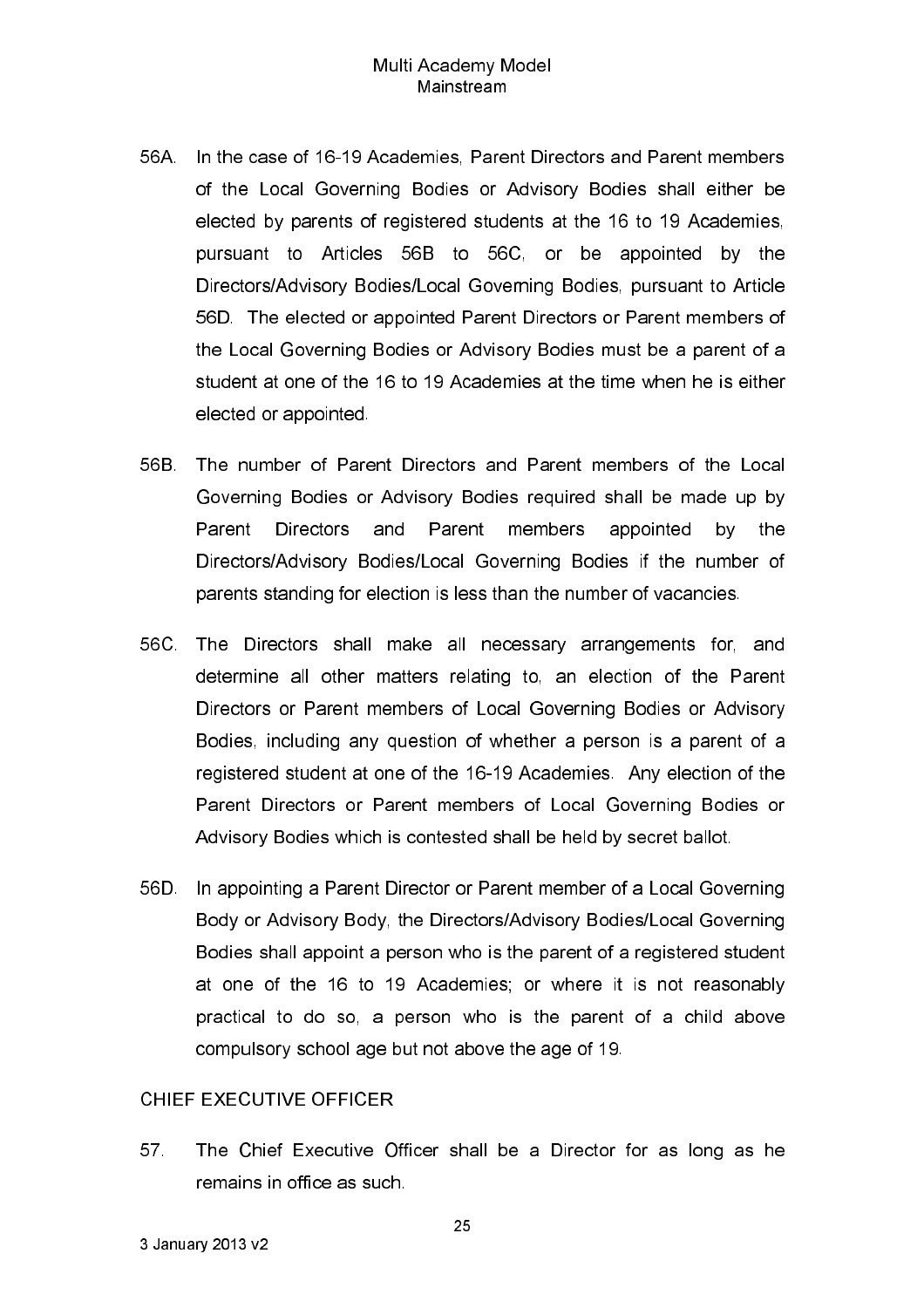# **CO-OPTED DIRECTORS**

58 The Directors may appoint Co-opted Directors. A 'Co-opted Director' means a person who is appointed to be a Director by being Co-opted by Directors who have not themselves been so appointed. **The** Directors may not co-opt an employee of the Company as a Co-opted Director if thereby the number of Directors who are employees of the Company would exceed one third of the total number of Directors including the Chief Executive Officer.

59 - 63 Not used

# **TERM OF OFFICE**

64. The term of office for any Director shall be four years save that this time limit shall not apply to the Chief Executive Officer. Subject to remaining eligible to be a particular type of Director, any Director may be re-appointed or re-elected.

## **RESIGNATION AND REMOVAL**

- 65 A Director shall cease to hold office if he resigns his office by notice to the Company (but only if at least three Directors will remain in office when the notice of resignation is to take effect).
- 66. A Director shall cease to hold office if he is removed by the person or persons who appointed him. This Article does not apply in respect of a **Parent Director**
- 67 Where a Director resigns his office or is removed from office, the Director or, where he is removed from office, those removing him, shall give written notice thereof to the Clerk.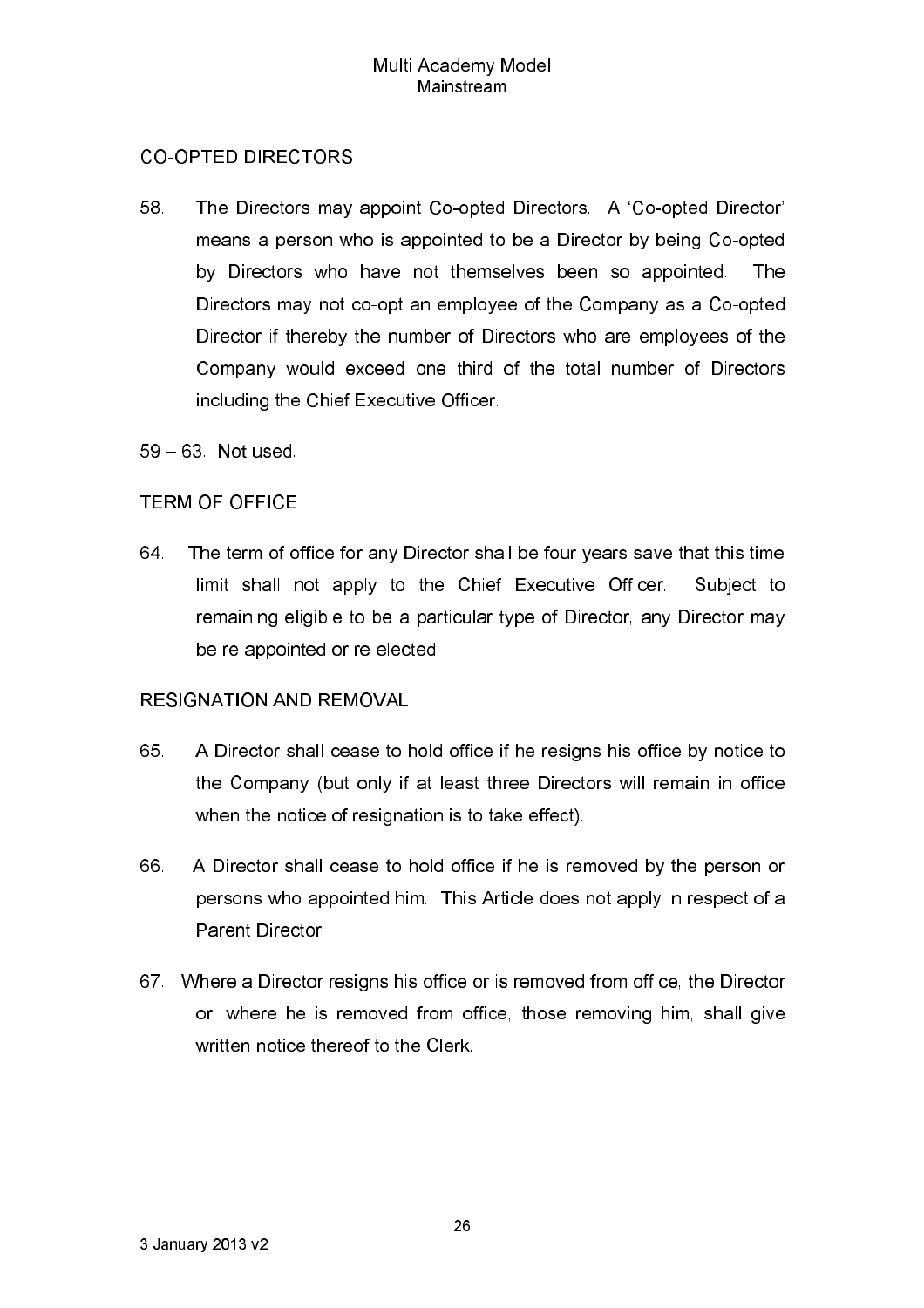# **DISQUALIFICATION OF DIRECTORS**

- 68 No person shall be qualified to be a Director unless he is aged 18 or over at the date of his election or appointment. No current pupil or current student of any of the Academies shall be a Director.
- 69 A Director shall cease to hold office if he becomes incapable by reason of illness or injury of managing or administering his own affairs.
- 70 A Director shall cease to hold office if he is absent without the permission of the Directors from all their meetings held within a period of six months and the Directors resolve that his office be vacated.
- $71.$ A person shall be disqualified from holding or continuing to hold office as a Director if
	- his estate has been sequestrated and the sequestration has not  $(a)$ been discharged, annulled or reduced; or
	- he is the subject of a bankruptcy restrictions order or an interim  $(b)$ order.
- $72<sub>1</sub>$ A person shall be disqualified from holding or continuing to hold office as a Director at any time when he is subject to a disqualification order or a disqualification undertaking under the Company Directors Disqualification Act 1986 or to an order made under section 429(2)(b) of the Insolvency Act 1986 (failure to pay under county court administration order).
- 73 A Director shall cease to hold office if he ceases to be a Director by virtue of any provision in the Companies Act 2006 or is disqualified from acting as a trustee by virtue of section 178 of the Charities Act 2011 (or any statutory re-enactment or modification of that provision).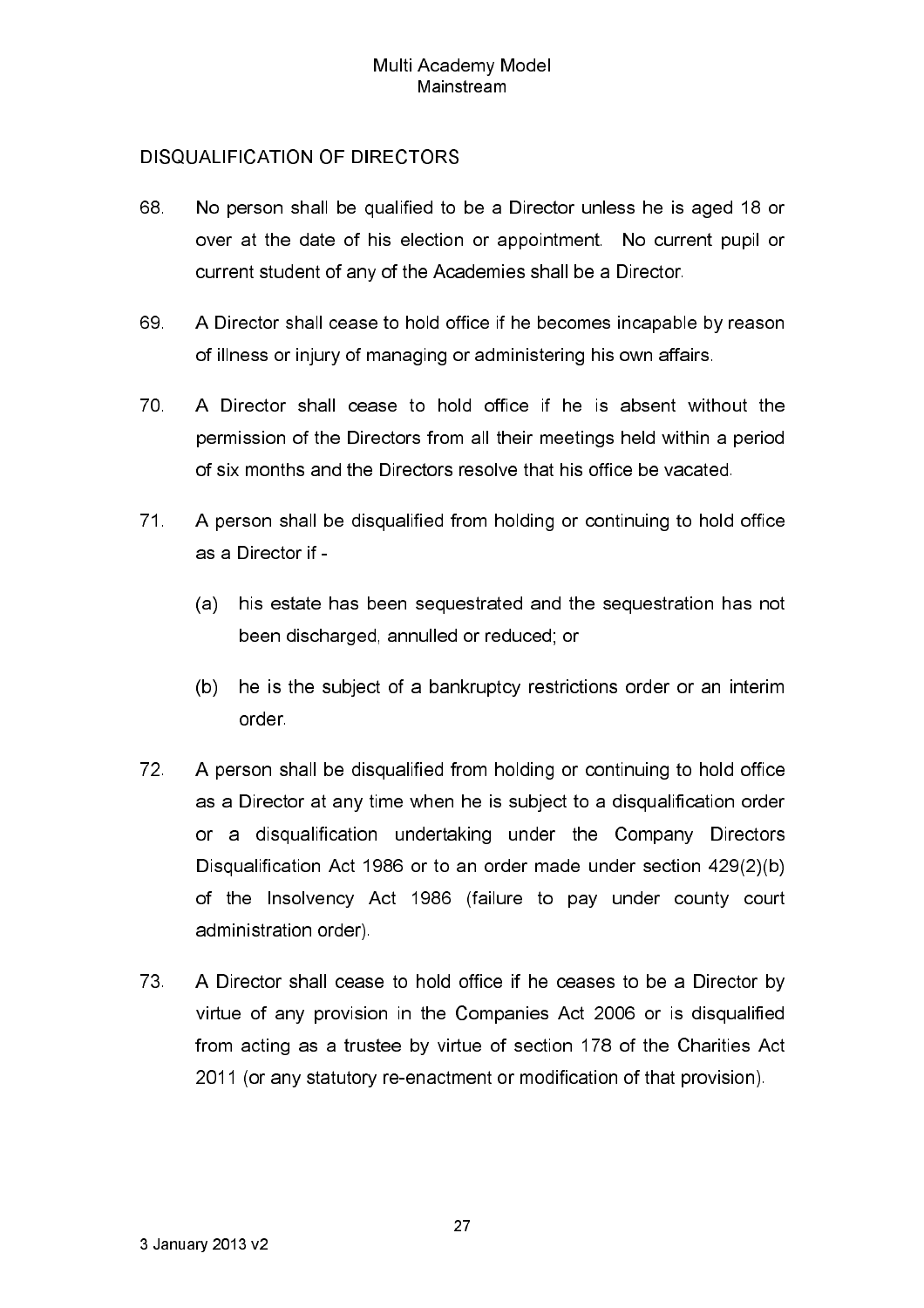- 74. A person shall be disqualified from holding or continuing to hold office as a Director if he has been removed from the office of charity trustee or trustee for a charity by an order made by the Charity Commission or the High Court on the grounds of any misconduct or mismanagement in the administration of the charity for which he was responsible or to which he was privy, or which he by his conduct contributed to or facilitated
- 75 Not used
- 76 Not used.
- 77 A person shall be disqualified from holding or continuing to hold office as a Director where he has, at any time, been convicted of any criminal offence, excluding any that have been spent under the Rehabilitation of Offenders Act 1974 as amended, and excluding any offence for which the maximum sentence is a fine or a lesser sentence except where a person has been convicted of any offence which falls under section 178 of the Charities Act 2011.
- 78 After the first Academy has opened, a person shall be disqualified from holding or continuing to hold office as a Director if he has not provided to the chairman of the Directors a criminal records certificate at an enhanced disclosure level under section 113B of the Police Act 1997. In the event that the certificate discloses any information which would in the opinion of either the chairman or the Chief Executive Officer confirm their unsuitability to work with children that person shall be disqualified. If a dispute arises as to whether a person shall be disqualified, a referral shall be made to the Secretary of State to determine the matter. The determination of the Secretary of State shall be final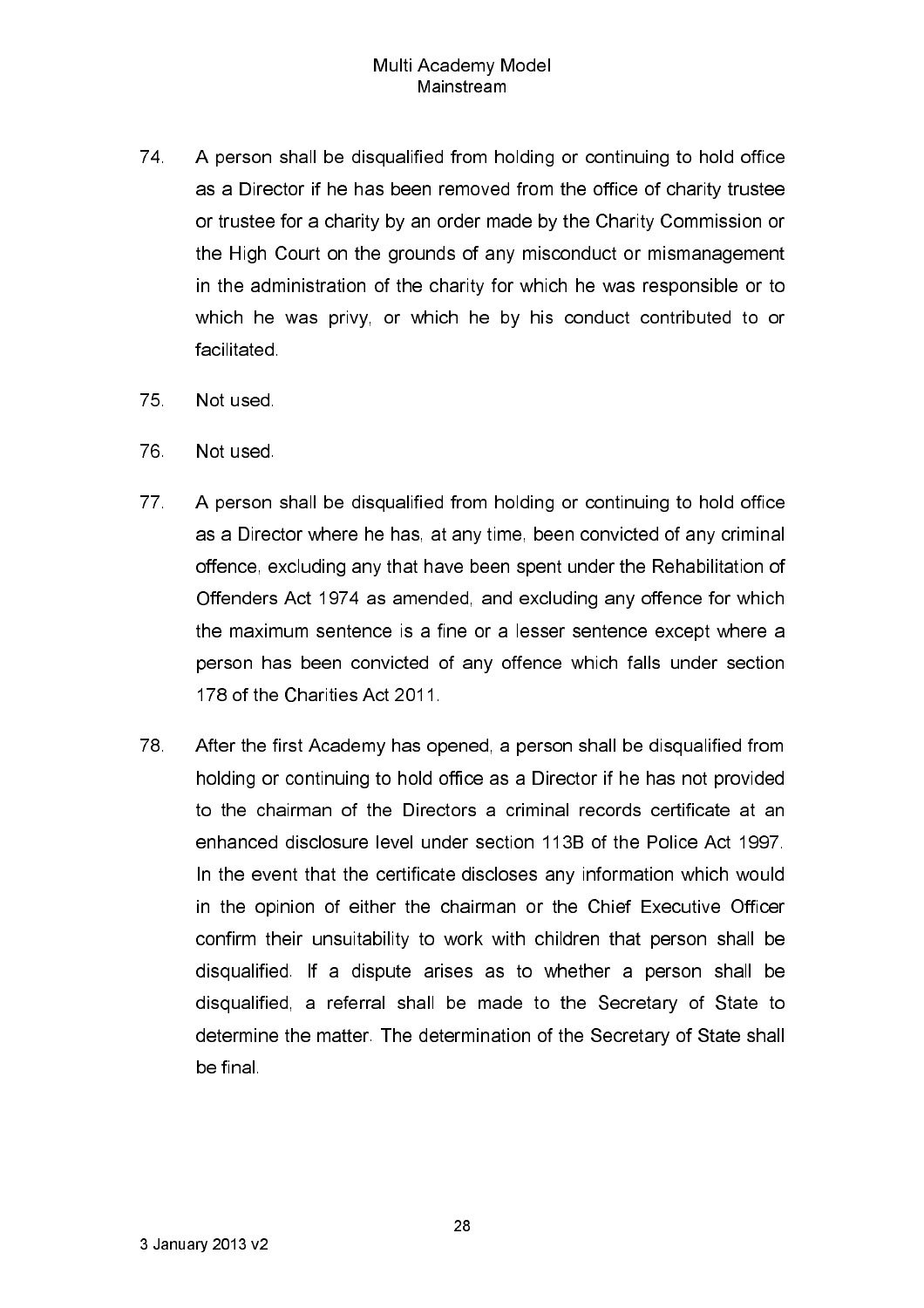- 79. Where, by virtue of these Articles a person becomes disqualified from holding, or continuing to hold office as a Director; and he is, or is proposed, to become such a Director, he shall upon becoming so disqualified give written notice of that fact to the Clerk.
- 80. Articles 68 to 74. Articles 77 to 79 and Articles 97 to 98 also apply to any member of any committee of the Directors, including a Local Governing Body, who is not a Director.

# **CLERK TO THE DIRECTORS**

81 The Clerk shall be appointed by the Directors for such term, at such remuneration and upon such conditions as they may think fit; and any Clerk so appointed may be removed by them. The Clerk shall not be a Director, or a Principal. Notwithstanding this Article, the Directors may. where the Clerk fails to attend a meeting of theirs, appoint any one of their number or any other person to act as Clerk for the purposes of that meeting

## CHAIRMAN AND VICE-CHAIRMAN OF THE DIRECTORS

- 82 The Directors shall each school year elect a chairman and a vicechairman from among their number. A Director who is employed by the Company shall not be eligible for election as chairman or vicechairman
- 83 Subject to Article 84, the chairman or vice-chairman shall hold office as such until his successor has been elected in accordance with Article 85.
- 84 The chairman or vice-chairman may at any time resign his office by giving notice in writing to the Clerk. The chairman or vice-chairman shall cease to hold office if -
	- (a) he ceases to be a Director: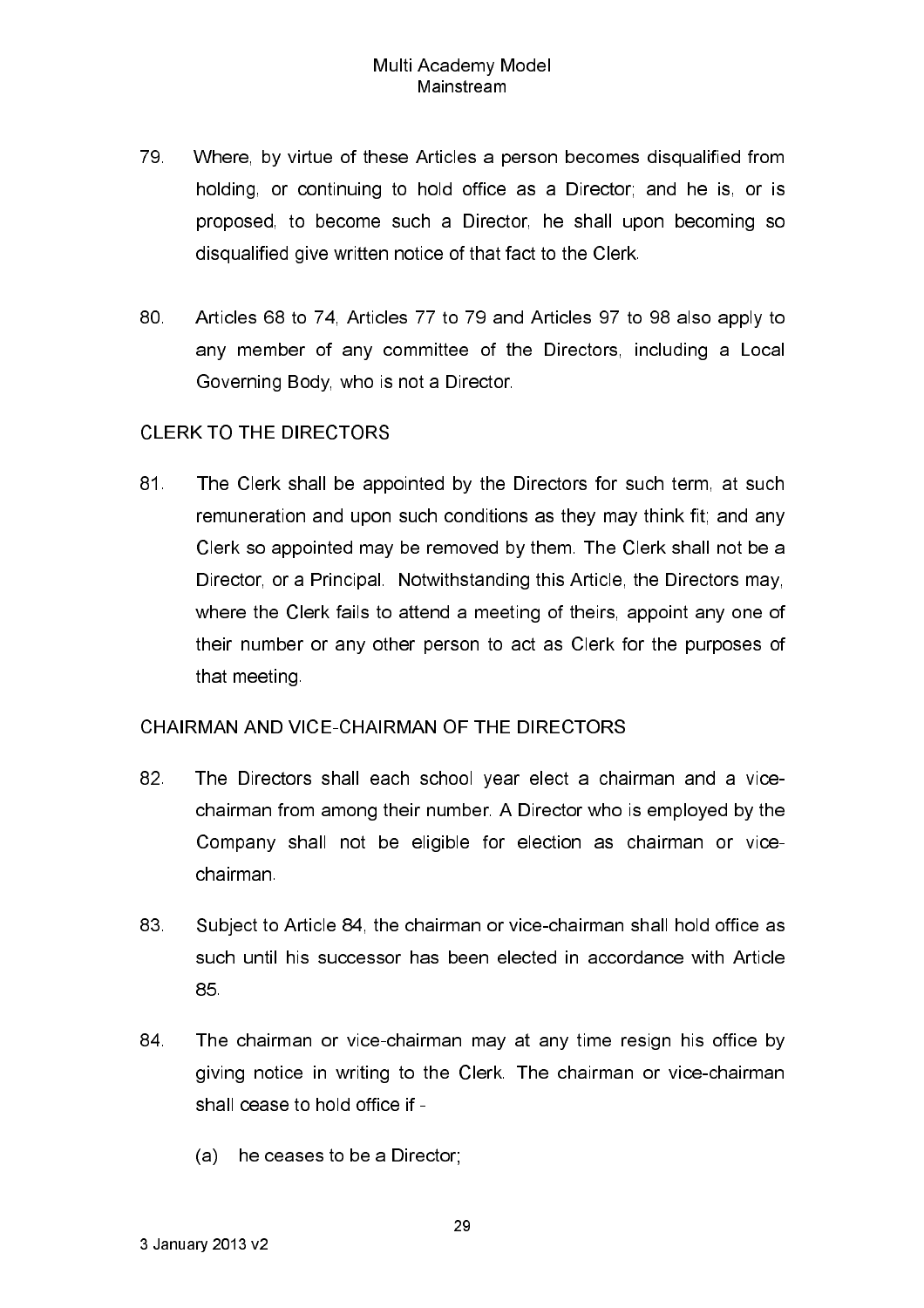- $(b)$ he is employed by the Company;
- $(c)$ he is removed from office in accordance with these Articles; or
- (d) in the case of the vice-chairman, he is elected in accordance with these Articles to fill a vacancy in the office of chairman.
- 85 Where by reason of any of the matters referred to in Article 84, a vacancy arises in the office of chairman or vice-chairman, the Directors shall at their next meeting elect one of their number to fill that vacancy.
- 86. Where the chairman is absent from any meeting or there is at the time a vacancy in the office of the chairman, the vice-chairman shall act as the chair for the purposes of the meeting.
- 87-89 Not used
- 90 The Directors may remove the chairman or vice-chairman from office in accordance with these Articles
- 91. A resolution to remove the chairman or vice-chairman from office which is passed at a meeting of the Directors shall not have effect unless
	- i) it is confirmed by a resolution passed at a second meeting of the Directors held not less than fourteen days after the first meeting; and
	- ii) the matter of the chairman's or vice-chairman's removal from office is specified as an item of business on the agenda for each of those meetings
- 92 Before the Directors resolve at the relevant meeting on whether to confirm the resolution to remove the chairman or vice-chairman from office, the Director or Directors proposing his removal shall at that meeting state their reasons for doing so and the chairman or vicechairman shall be given an opportunity to make a statement in response.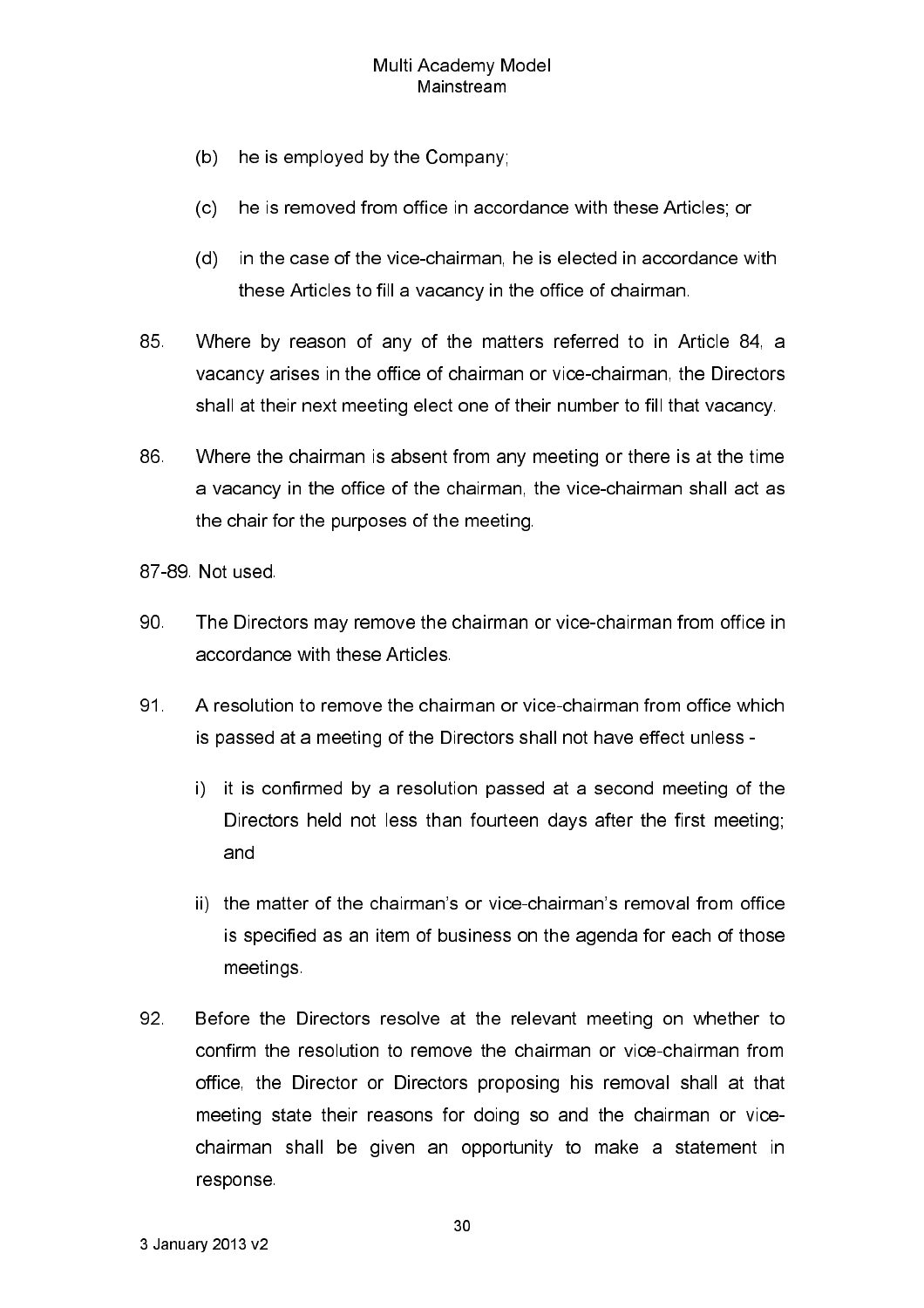# **POWERS OF DIRECTORS**

- 93 Subject to provisions of the Companies Act 2006, the Articles and to any directions given by special resolution, the business of the Company shall be managed by the Directors who may exercise all the powers of the Company. No alteration of the Articles and no such direction shall invalidate any prior act of the Directors which would have been valid if that alteration had not been made or that direction had not been given. The powers given by this Article shall not be limited by any special power given to the Directors by the Articles and a meeting of Directors at which a quorum is present may exercise all the powers exercisable by the Directors.
- 94 In addition to all powers hereby expressly conferred upon them and without detracting from the generality of their powers under the Articles the Directors shall have the following powers, namely:
	- to expend the funds of the Company in such manner as they  $(a)$ shall consider most beneficial for the achievement of the Object and to invest in the name of the Company such part of the funds as they may see fit and to direct the sale or transposition of any such investments and to expend the proceeds of any such sale in furtherance of the Object;
	- $(b)$ to enter into contracts on behalf of the Company.
- 95 In the exercise of their powers and functions, the Directors may consider any advice given by the Chief Executive Officer and any other executive officer
- 96 Any bank account in which any money of the Company is deposited shall be operated by the Directors in the name of the Company. All cheques and orders for the payment of money from such an account shall be signed by at least two signatories authorised by the Directors.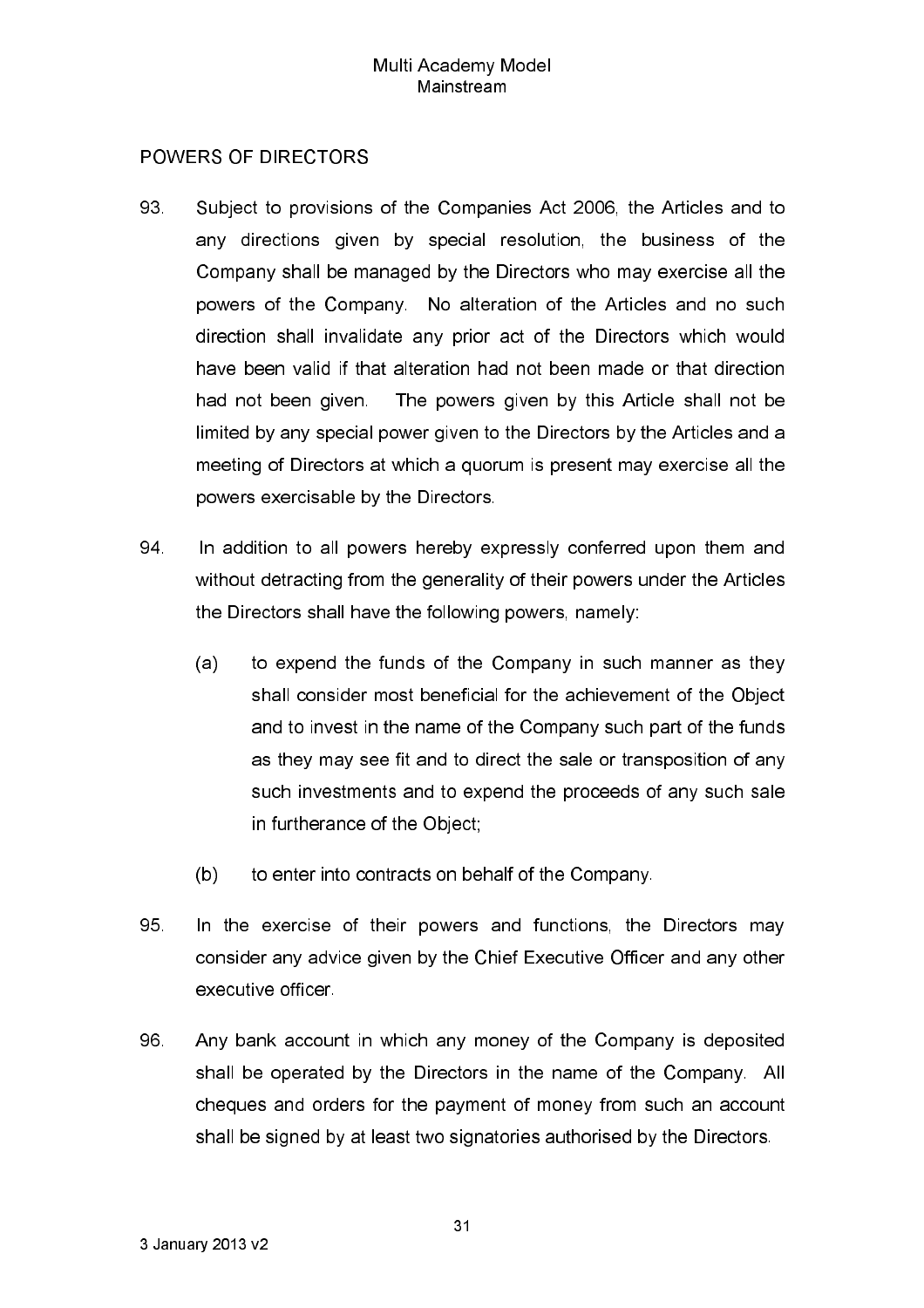## **CONFLICTS OF INTEREST**

- 97 Any Director who has or can have any direct or indirect duty or personal interest (including but not limited to any Personal Financial Interest) which conflicts or may conflict with his duties as a Director shall disclose that fact to the Directors as soon as he becomes aware of it. A Director must absent himself from any discussions of the Directors in which it is possible that a conflict will arise between his duty to act solely in the interests of the Company and any duty or personal interest (including but not limited to any Personal Financial Interest)
- 98 For the purpose of Article 97, a Director has a Personal Financial Interest in the employment or remuneration of, or the provision of any other benefit to, that Director as permitted by and as defined by Articles 6569

# THE MINUTES

99 The minutes of the proceedings of a meeting of the Directors shall be drawn up and entered into a book kept for the purpose by the person acting as Clerk for the purposes of the meeting; and shall be signed (subject to the approval of the Directors) at the same or next subsequent meeting by the person acting as chairman thereof.

## **COMMITTEES**

- $100<sub>1</sub>$ Subject to these Articles, the Directors:
	- $(a)$ may appoint separate committees to be known as Local Governing Bodies for each Academy; and
	- $(b)$ may establish any other committee.
- $101$ Subject to these Articles, the constitution, membership and proceedings of any committee shall be determined by the Directors.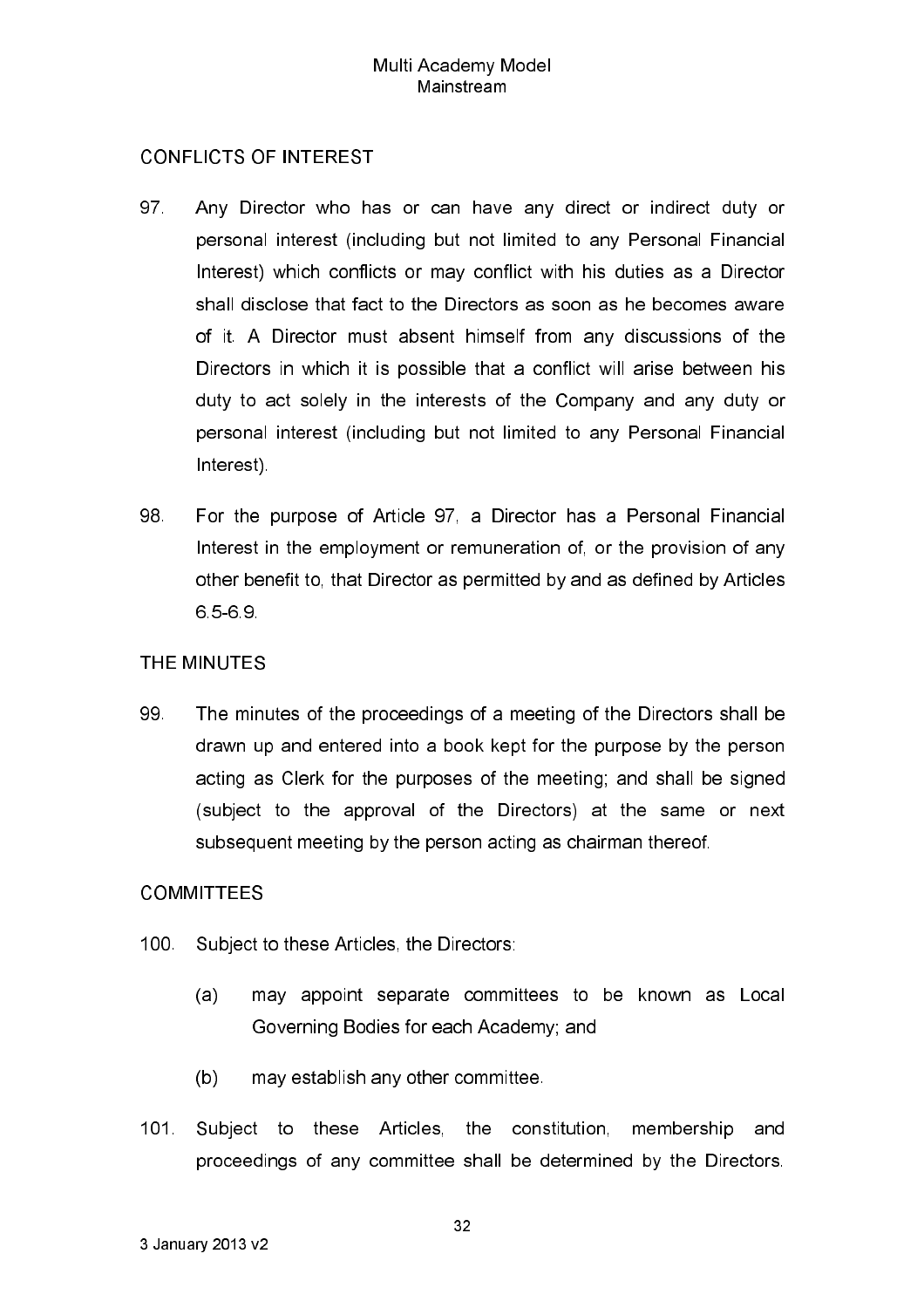The establishment, terms of reference, constitution and membership of any committee of the Directors shall be reviewed at least once in every twelve months. The membership of any committee of the Directors may include persons who are not Directors, provided that (with the exception of the Local Governing Bodies) a majority of members of any such committee shall be Directors. Except in the case of a Local Governing Body, no vote on any matter shall be taken at a meeting of a committee of the Directors unless the majority of members of the committee present are Directors.

- $102 -$ Not used
- $103<sub>1</sub>$ Not used.
- 104. The functions and proceedings of the Local Governing Bodies shall be subject to regulations made by the Directors from time to time.

#### **DELEGATION**

- 105. The Directors may delegate to any Director, committee (including any Local Governing Body), the Chief Executive Officer or any other holder of an executive office, such of their powers or functions as they consider desirable to be exercised by them. Any such delegation shall be made subject to any conditions the Directors may impose, and may be revoked or altered
- 106 Where any power or function of the Directors has been exercised by any committee (including any Local Governing Body), any Director, the Chief Executive Officer or any other holder of an executive office, that person or committee shall report to the Directors in respect of any action taken or decision made with respect to the exercise of that power or function at the meeting of the Directors immediately following the taking of the action or the making of the decision.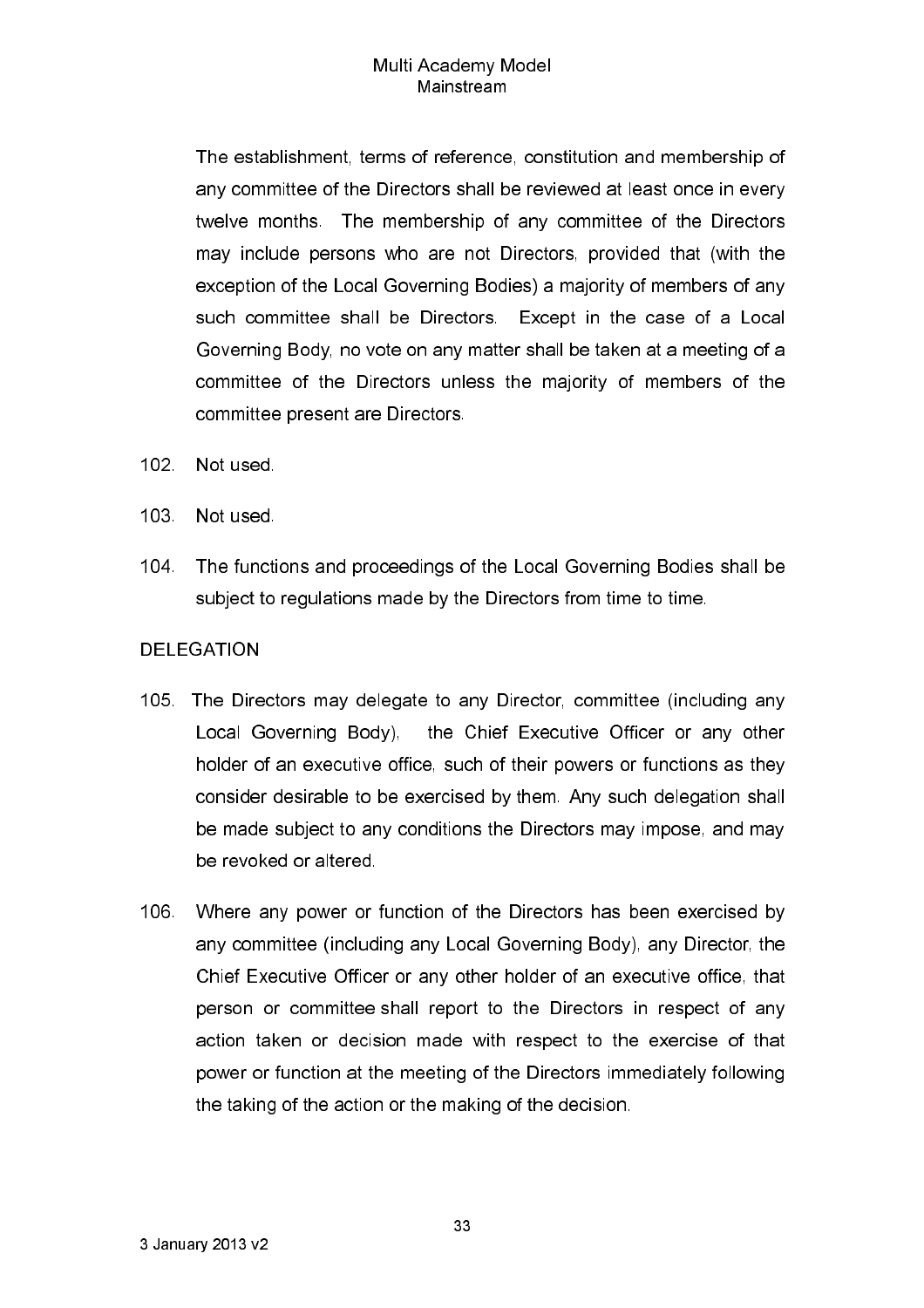# CHIEF EXECUTIVE OFFICER AND PRINCIPALS

The Directors shall appoint the Chief Executive Officer and the 107. . . Principals of the Academies. The Directors may delegate such powers and functions as they consider are required by the Chief Executive Officer and the Principals for the internal organisation, management and control of the Academies (including the implementation of all policies approved by the Directors and for the direction of the teaching and curriculum at the Academies).

# **MEETINGS OF THE DIRECTORS**

- 108. Subject to these Articles, the Directors may regulate their proceedings as they think fit.
- 109. The Directors shall hold at least three meetings in every school year. Meetings of the Directors shall be convened by the Clerk. In exercising his functions under this Article the Clerk shall comply with any direction
	- $(a)$ given by the Directors, or
	- given by the chairman of the Directors or, in his absence or  $(b)$ where there is a vacancy in the office of chairman, the vicechairman of the Directors, so far as such direction is not inconsistent with any direction given as mentioned in (a).
- 110. Any three Directors may, by notice in writing given to the Clerk. requisition a meeting of the Directors; and it shall be the duty of the Clerk to convene such a meeting as soon as is reasonably practicable.
- $111$ Each Director shall be given at least seven clear days before the date of a meeting  $-$ 
	- $\mathbf{i}$ notice in writing thereof, signed by the Clerk, and sent to each Director at the address provided by each Director from time to time; and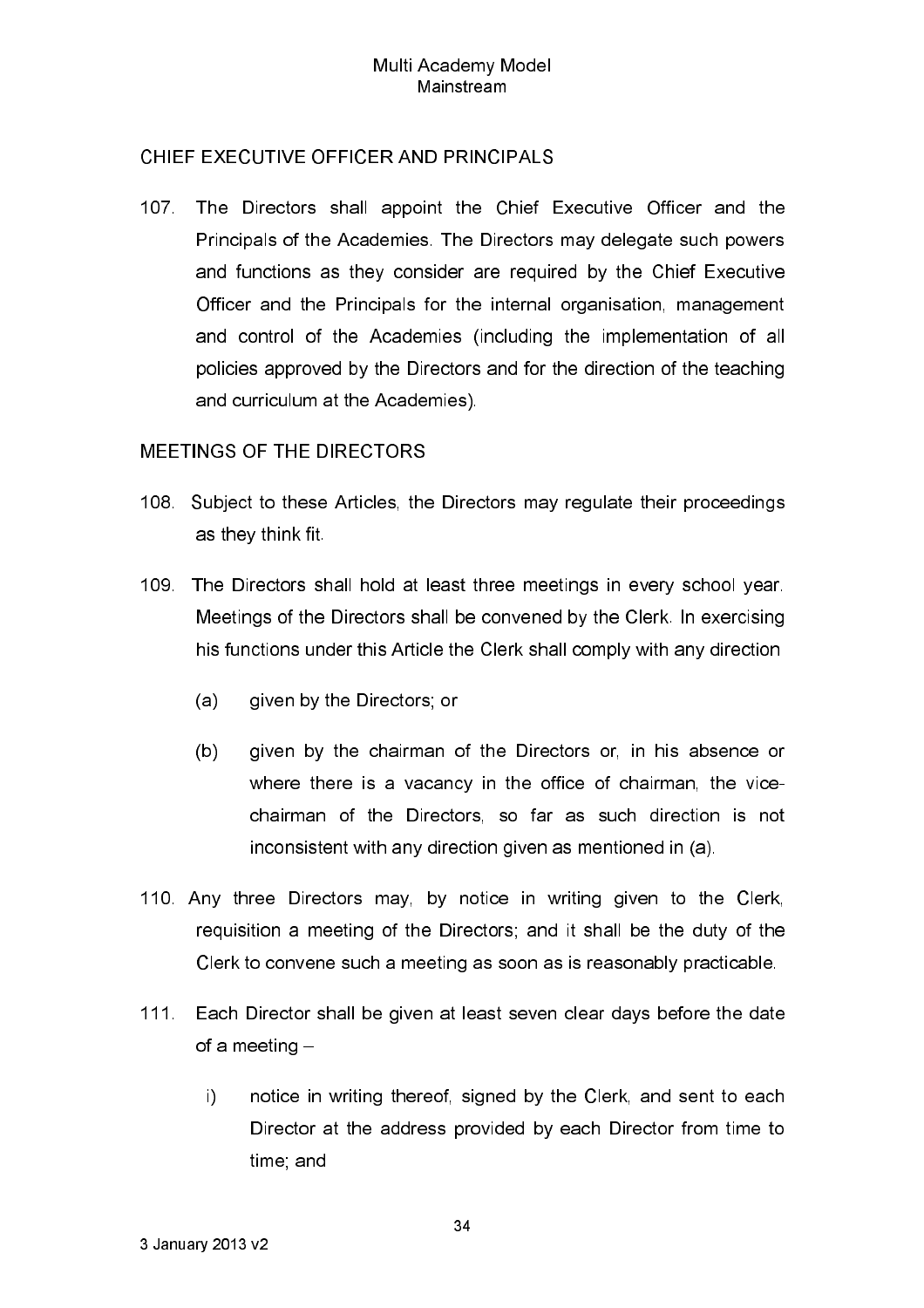$\mathbf{ii}$ a copy of the agenda for the meeting;

provided that where the chairman or, in his absence or where there is a vacancy in the office of chairman, the vice-chairman, so determines on the ground that there are matters demanding urgent consideration, it shall be sufficient if the written notice of a meeting, and the copy of the agenda thereof are given within such shorter period as he directs.

- $112<sub>1</sub>$ The convening of a meeting and the proceedings conducted thereat shall not be invalidated by reason of any individual not having received written notice of the meeting or a copy of the agenda thereof.
- 113. A resolution to rescind or vary a resolution carried at a previous meeting of the Directors shall not be proposed at a meeting of the Directors unless the consideration of the rescission or variation of the previous resolution is a specific item of business on the agenda for that meeting
- 114 A meeting of the Directors shall be terminated forthwith if -
	- $(a)$ the Directors so resolve; or
	- the number of Directors present ceases to constitute a quorum  $(b)$ for a meeting of the Directors in accordance with Article 117, subject to Article 119
- 115. Where in accordance with Article 114 a meeting is not held or is terminated before all the matters specified as items of business on the agenda for the meeting have been disposed of, a further meeting shall be convened by the Clerk as soon as is reasonably practicable, but in any event within seven days of the date on which the meeting was originally to be held or was so terminated.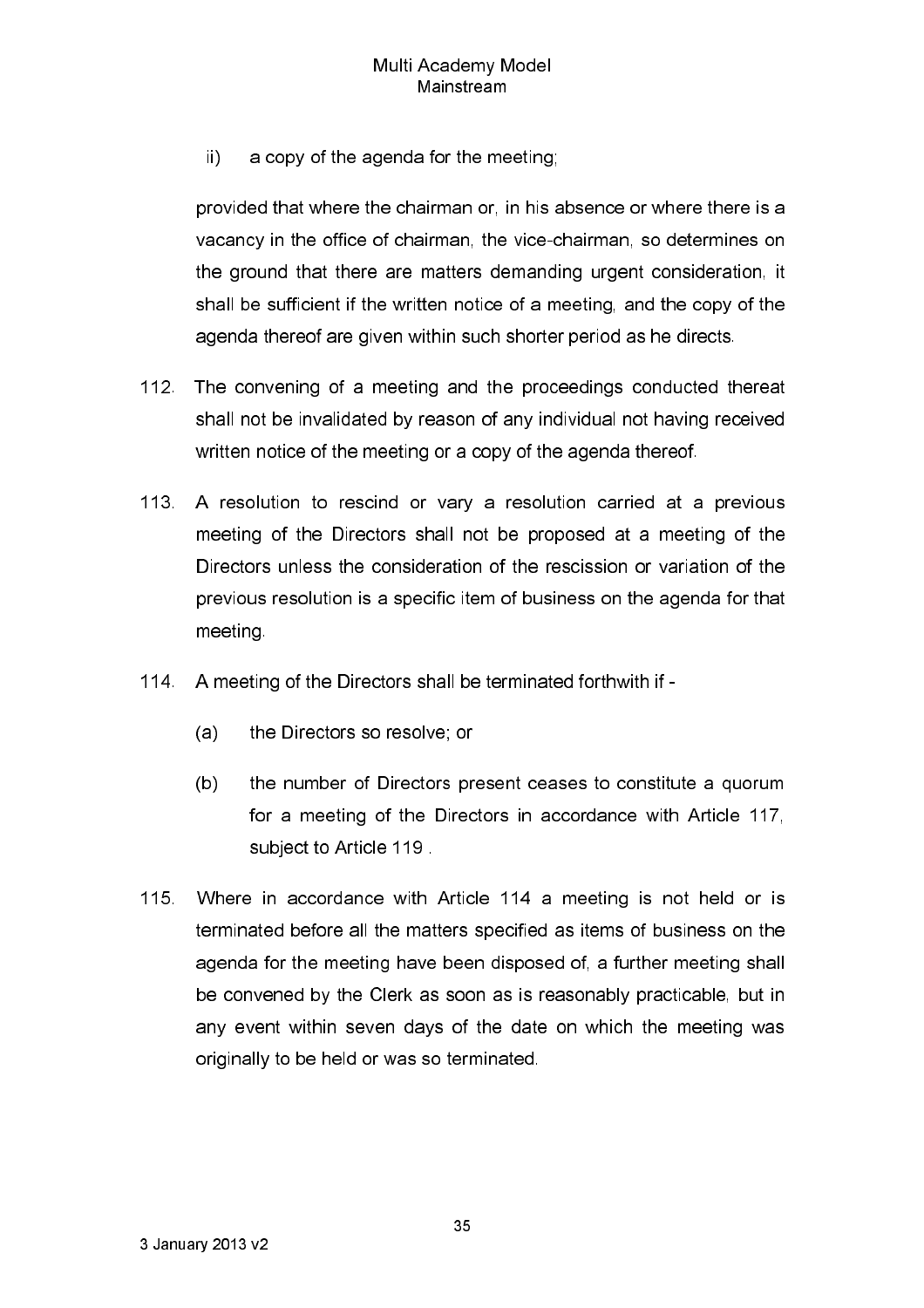- 116. Where the Directors resolve in accordance with Article 114 to adjourn a meeting before all the items of business on the agenda have been disposed of, the Directors shall before doing so determine the time and date at which a further meeting is to be held for the purposes of completing the consideration of those items, and they shall direct the Clerk to convene a meeting accordingly.
- $117$ Subject to Article 119 the quorum for a meeting of the Directors, and any vote on any matter thereat, shall be any three Directors, or, where greater, any one third (rounded up to a whole number) of the total number of Directors holding office at the date of the meeting.
- 118 The Directors may act notwithstanding any vacancies in their number, but, if the numbers of Directors is less than the number fixed as the quorum, the continuing Directors may act only for the purpose of filling vacancies or of calling a general meeting.
- 119. The quorum for the purposes of
	- appointing a parent Director under Articles 56;  $(a)$
	- $(b)$ any vote on the removal of a Director in accordance with Article 66.
	- $(c)$ any vote on the removal of the chairman of the Directors in accordance with Article 90:

shall be any two-thirds (rounded up to a whole number) of the persons who are at the time Directors entitled to vote on those respective matters.

120 Subject to these Articles, every question to be decided at a meeting of the Directors shall be determined by a majority of the votes of the Directors present and voting on the question. Every Director shall have one vote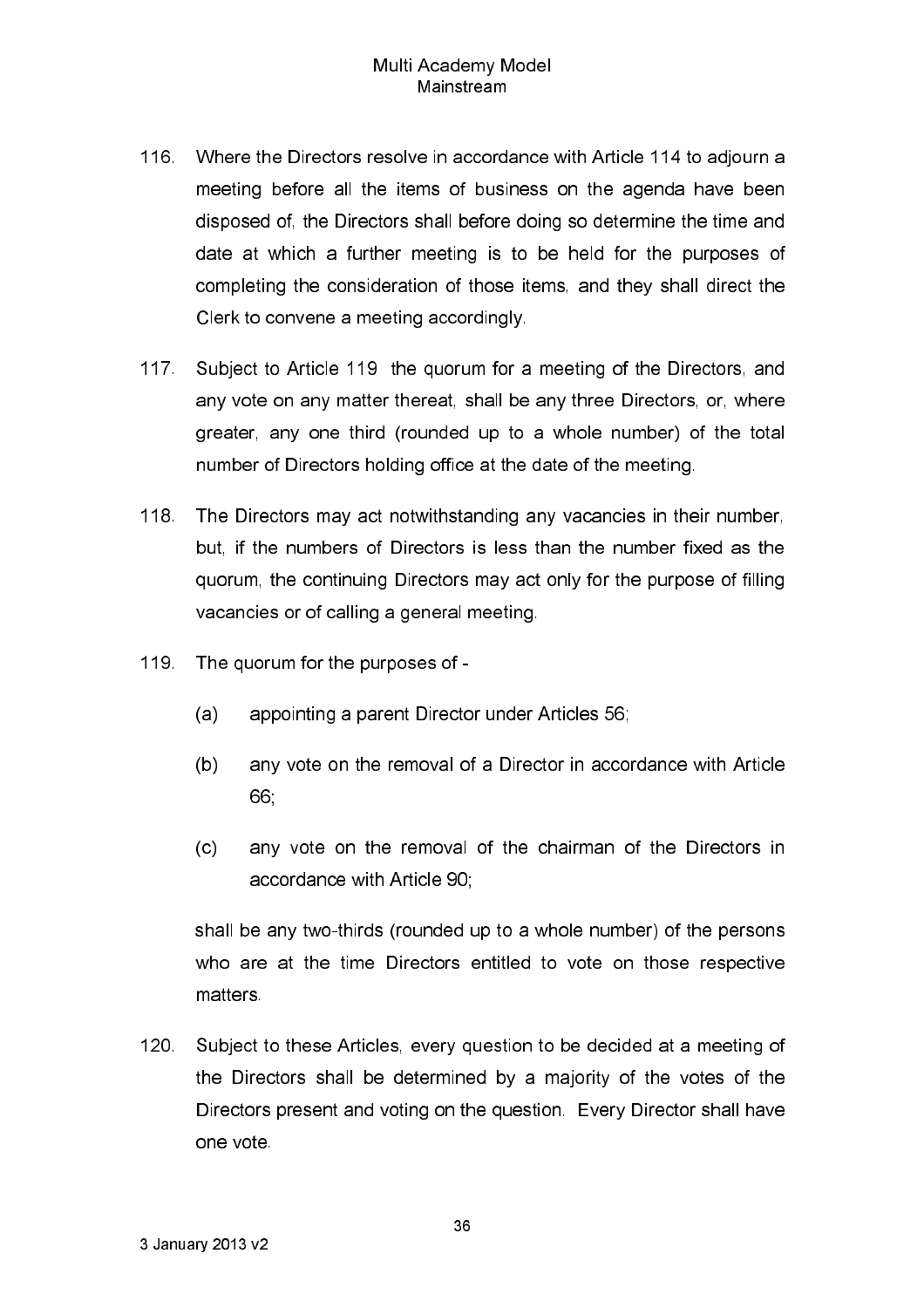- $121$ Subject to Articles 117-119, where there is an equal division of votes, the chairman of the meeting shall have a casting vote in addition to any other vote he may have
- $122$ The proceedings of the Directors shall not be invalidated by
	- $(a)$ any vacancy among their number; or
	- $(b)$ any defect in the election, appointment or nomination of any **Director**
- 123. A resolution in writing, signed by all the Directors entitled to receive notice of a meeting of Directors or of a committee of Directors, shall be valid and effective as if it had been passed at a meeting of Directors or (as the case may be) a committee of Directors duly convened and held. Such a resolution may consist of several documents in the same form, each signed by one or more of the Directors.
- 124 Subject to Article 125, the Directors shall ensure that a copy of
	- $(a)$ the agenda for every meeting of the Directors;
	- $(b)$ the draft minutes of every such meeting, if they have been approved by the person acting as chairman of that meeting;
	- the signed minutes of every such meeting; and  $(c)$
	- $(d)$ any report, document or other paper considered at any such meeting,

are, as soon as is reasonably practicable, made available at every Academy to persons wishing to inspect them.

- $125$ There may be excluded from any item required to be made available in pursuance of Article 124, any material relating to
	- a named teacher or other person emploved, or proposed to be  $(a)$ emploved, at any Academy: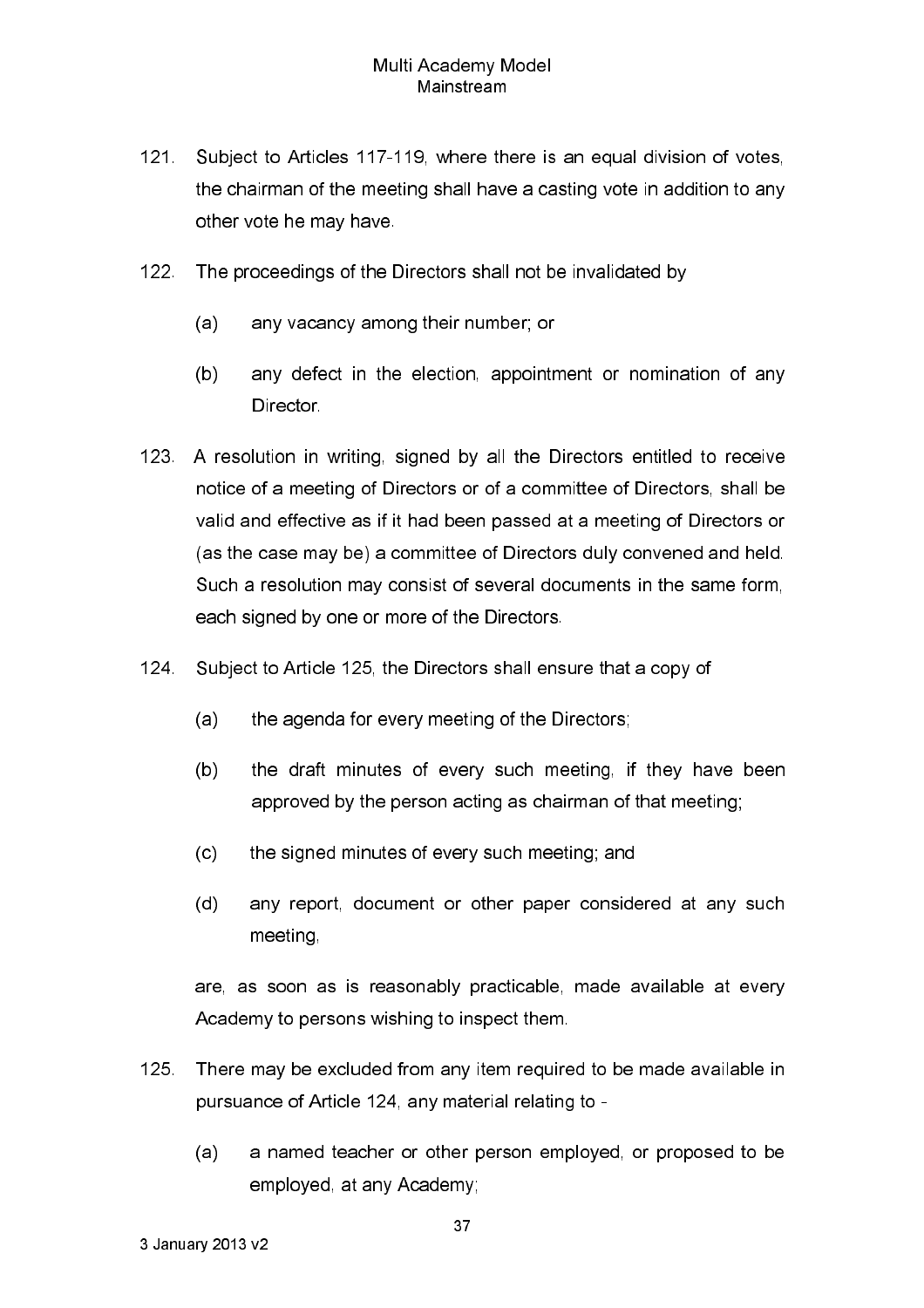- a named pupil or named student at, or candidate for admission  $(b)$ to, any Academy; and
- $(c)$ any matter which, by reason of its nature, the Directors are satisfied should remain confidential.
- 126. Any Director shall be able to participate in meetings of the Directors by telephone or video conference provided that:
	- he has given notice of his intention to do so detailing the  $(a)$ telephone number on which he can be reached and/or appropriate details of the video conference suite from which he shall be taking part at the time of the meeting at least 48 hours before the meeting; and,
	- $(b)$ the Directors have access to the appropriate equipment if after all reasonable efforts it does not prove possible for the person to participate by telephone or video conference the meeting may still proceed with its business provided it is otherwise quorate.

## PATRONS AND HONORARY OFFICERS

 $127<sub>1</sub>$ The Directors may from time to time appoint any person whether or not a Member of the Company to be a patron of the Company or to hold any honorary office and may determine for what period he is to hold such office

## THE SEAL

 $128$ The seal, if any, shall only be used by the authority of the Directors or of a committee of Directors authorised by the Directors. The Directors may determine who shall sign any instrument to which the seal is affixed and unless otherwise so determined it shall be signed by a Director and by the Clerk or by a second Director.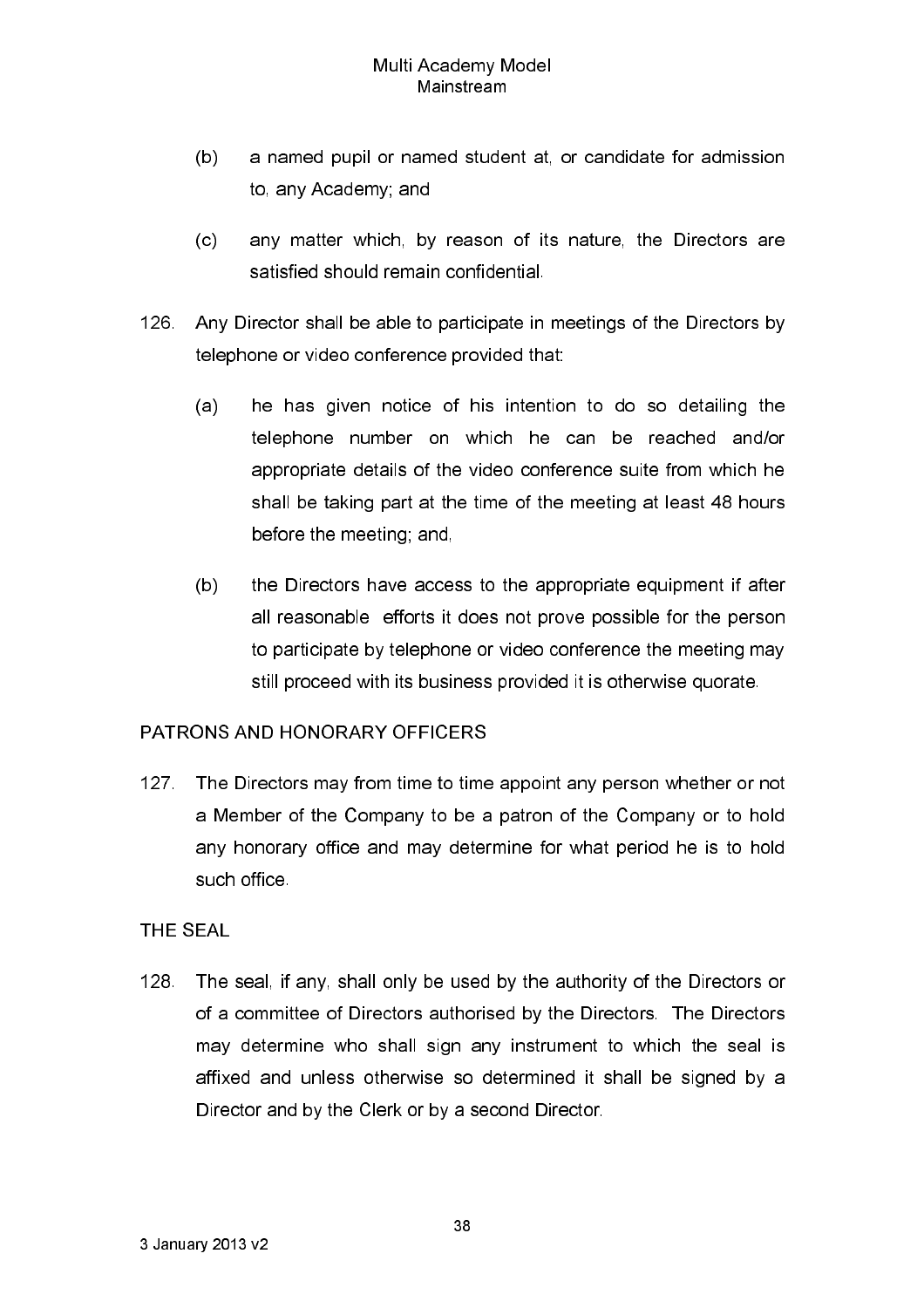# **ACCOUNTS**

129. Accounts shall be prepared in accordance with the relevant Statement of Recommended Practice as if the Company was a non-exempt charity and Parts 15 and 16 of the Companies Act 2006 and shall file these with the Secretary of State and the Principal Regulator by 31 December each Academy Financial Year.

# **ANNUAL REPORT**

130. The Directors shall prepare its Annual Report in accordance with the Statement of Recommended Practice as if the Company was a nonexempt charity and shall file these with the Secretary of State and the Principal Regulator by 31 December each Academy Financial Year.

# **ANNUAL RETURN**

131 The Directors shall comply with their obligations under Part 24 of the Charities Act 2006 (or any statutory re-enactment or modification of that Act) with regard to the preparation of an annual return to the Registrar of Companies and in accordance with the Statement of Recommended Practice as if the Company was a non-exempt charity and to the Secretary of State and the Principal Regulator by 31 December each Academy Financial Year.

# **NOTICES**

132 Any notice to be given to or by any person pursuant to the Articles (other than a notice calling a meeting of the directors) shall be in writing or shall be given using electronic communications to an address for the time being notified for that purpose to the person giving the notice. In these Articles, "Address" in relation to electronic communications, includes a number or address used for the purposes of such communications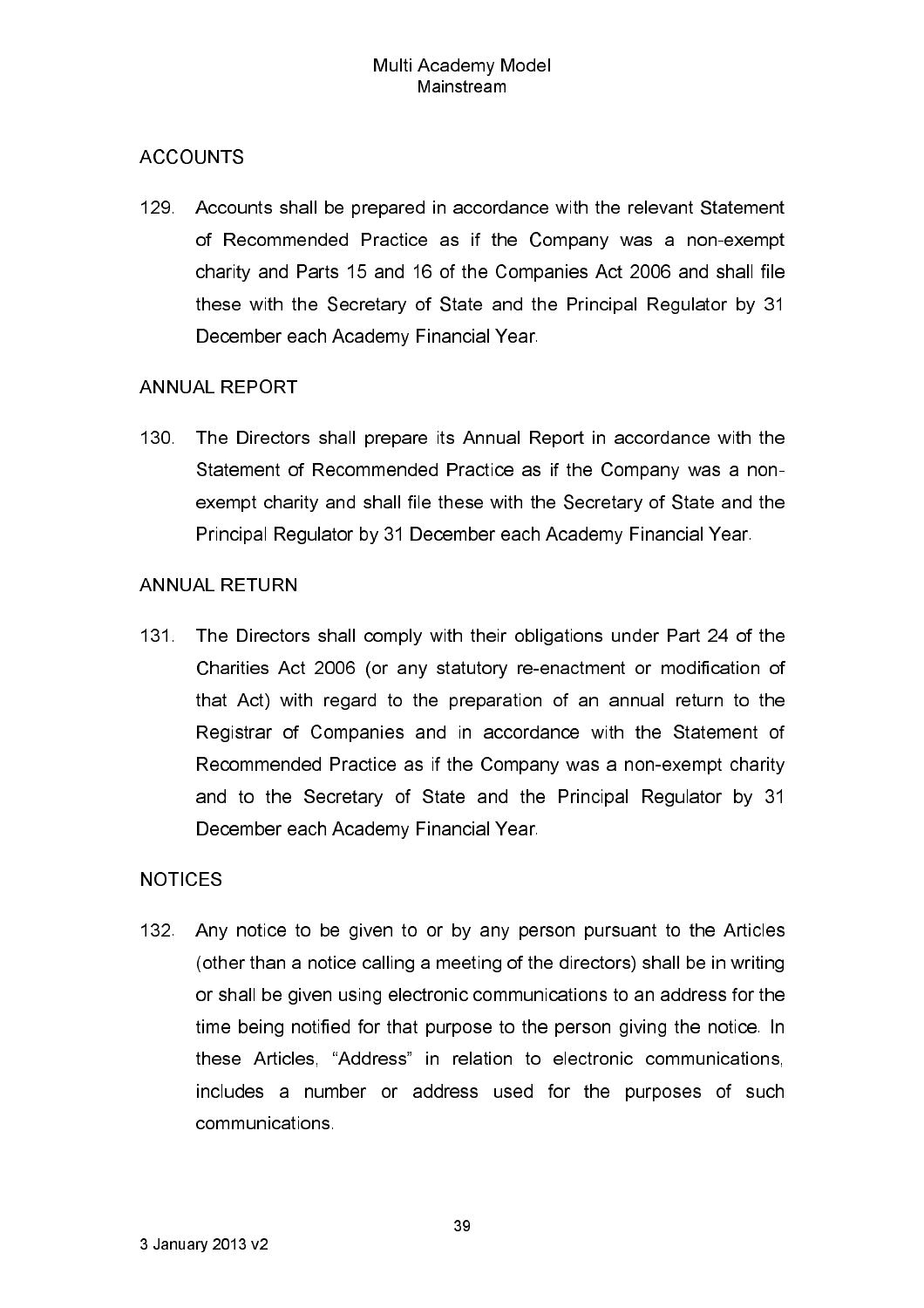- 133. A notice may be given by the Company to a Member either personally or by sending it by post in a prepaid envelope addressed to the Member at his registered address or by leaving it at that address or by giving it using electronic communications to an address for the time being notified to the Company by the Member. A Member whose registered address is not within the United Kingdom and who gives to the Company an address within the United Kingdom at which notices may be given to him, or an address to which notices may be sent using electronic communications, shall be entitled to have notices given to him at that address, but otherwise no such Member shall be entitled to receive any notice from the Company.
- A Member present, either in person or by proxy, at any meeting of the 134. Company shall be deemed to have received notice of the meeting and, where necessary, of the purposes for which it was called.
- 135 Proof that an envelope containing a notice was properly addressed. prepaid and posted shall be conclusive evidence that the notice was given. Proof that a notice contained in an electronic communication was sent in accordance with quidance issued by the Institute of Chartered Secretaries and Administrators shall be conclusive evidence that the notice was given. A notice shall be deemed to be given at the expiration of 48 hours after the envelope containing it was posted or, in the case of a notice contained in an electronic communication, at the expiration of 48 hours after the time it was sent.

40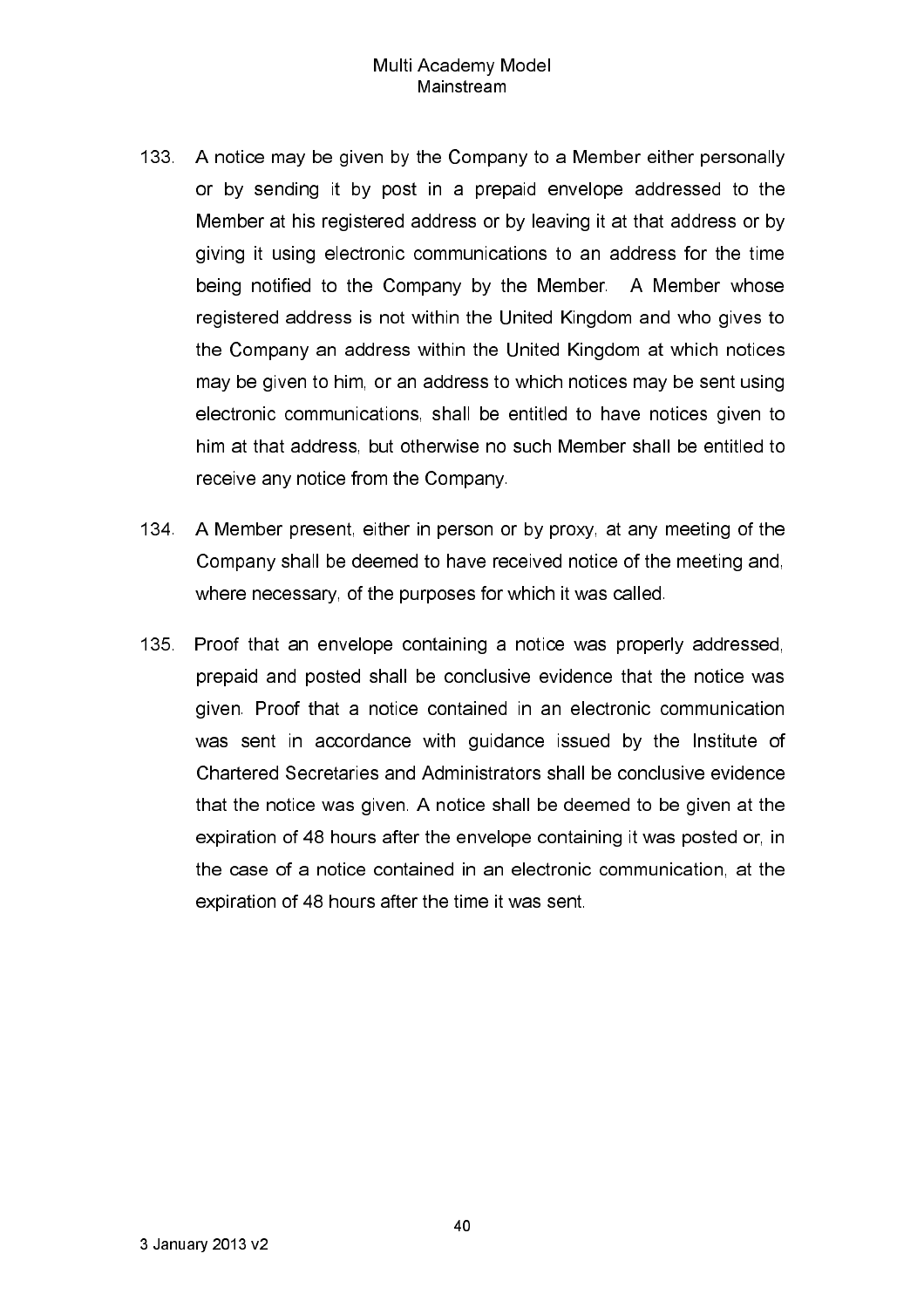# **INDEMNITY**

136. Subject to the provisions of the Companies Act 2006 and Article 6.3 every Director or other officer or auditor of the Company shall be indemnified out of the assets of the Company against any liability incurred by him in that capacity in defending any proceedings, whether civil or criminal, in which judgment is given in favour or in which he is acquitted or in connection with any application in which relief is granted to him by the court from liability for negligence, default, breach of duty or breach of trust in relation to the affairs of the Company.

## **RULES**

- 137. The Directors may from time to time make such rules or bye laws as they may deem necessary or expedient or convenient for the proper conduct and management of the Company and for purposes of prescribing classes of and conditions of membership, and in particular but without prejudice to the generality of the foregoing, they may by such rules or bye laws regulate:
	- $(a)$ the admission and classification of Members of the Company (including the admission of organisations to membership) and the rights and privileges of such Members, and the conditions of membership and the terms on which Members may resign or have their membership terminated and the entrance fees, subscriptions and other fees or payments to be made by Members:
	- the conduct of Members of the Company in relation to one  $(b)$ another, and to the Company's servants;
	- $(c)$ the setting aside of the whole or any part or parts of the Company's premises at any particular time or times or for any particular purpose or purposes;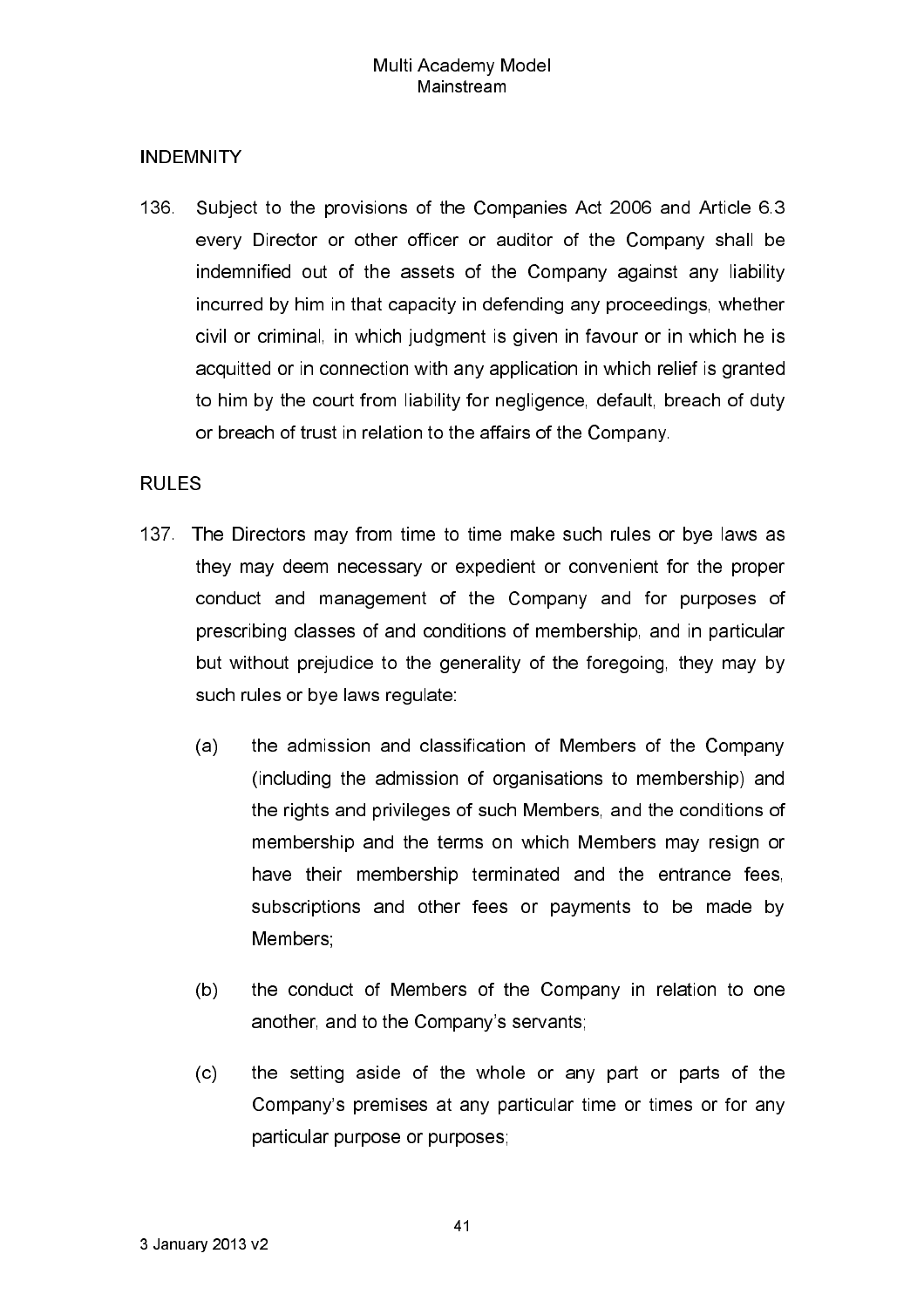- the procedure at general meetings and meetings of the Directors  $(d)$ and committees of the Directors and meetings of the Local Governing Bodies in so far as such procedure is not regulated by the Articles; and, generally, all such matters as are commonly the subject matter of Company rules.
- 138. The Company in general meeting shall have power to alter, add or to repeal the rules or bye laws and the Directors shall adopt such means as they think sufficient to bring to the notice of Members of the Company all such rules or bye laws, which shall be binding on all Members of the Company. Provided that no rule or bye law shall be inconsistent with, or shall affect or repeal anything contained in the **Articles**

### AVOIDING INFLUENCED COMPANY STATUS

- 139. Notwithstanding the number of Members from time to time, the maximum aggregate number of votes exercisable by Local Authority Associated Persons shall never exceed 19.9% of the total number of votes exercisable by Members in general meeting and the votes of the other Members having a right to vote at the meeting will be increased on a pro-rata basis
- 140 No person who is a Local Authority Associated Person may be appointed as a Director if, once the appointment had taken effect, the number of Directors who are Local Authority Associated Persons would represent 20% or more of the total number of Directors. Upon any resolution put to the Directors, the maximum aggregate number of votes exercisable by any Directors who are Local Authority Associated Persons shall represent a maximum of 19.9% of the total number of votes cast by the Directors on such a resolution and the votes of the other Directors having a right to vote at the meeting will be increased on a pro-rata basis.